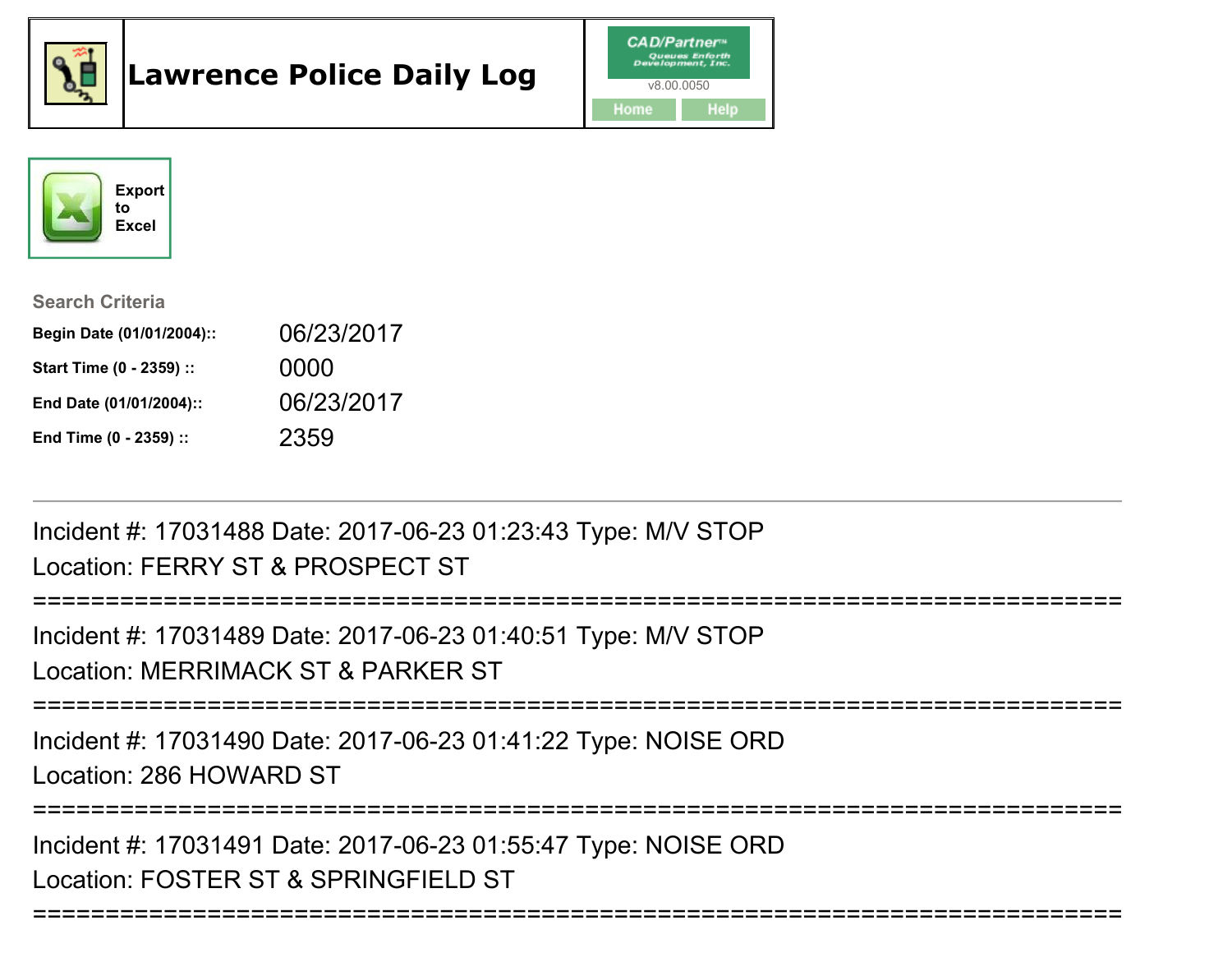Incident #: 17031492 Date: 2017-06-23 01:57:32 Type: ALARM/BURGLocation: LAWRENCE PUBLIC ACADEMY / 526 LOWELL ST

Incident #: 17031494 Date: 2017-06-23 02:02:18 Type: ALARM/BURGLocation: GUILMETTE SCHOOL / 80 BODWELL ST

===========================================================================

===========================================================================

Incident #: 17031493 Date: 2017-06-23 02:02:27 Type: M/V STOPLocation: CHESTER ST & S BROADWAY

===========================================================================

Incident #: 17031495 Date: 2017-06-23 02:07:53 Type: SHOTS FIRED

Location: 116 BERNARD AV

===========================================================================

Incident #: 17031496 Date: 2017-06-23 02:09:32 Type: M/V STOPLocation: BROADWAY & HAVERHILL ST

===========================================================================

Incident #: 17031497 Date: 2017-06-23 02:12:52 Type: M/V STOPLocation: BAILEY ST & FOSTER ST

===========================================================================

Incident #: 17031498 Date: 2017-06-23 02:18:08 Type: M/V STOP

Location: FERRY ST & MARSTON ST

===========================================================================

Incident #: 17031499 Date: 2017-06-23 02:18:36 Type: M/V STOP

Location: MANCHESTER ST & WEST ST

===========================================================================

Incident #: 17031500 Date: 2017-06-23 02:20:52 Type: M/V STOPLocation: CENTRAL BRIDGE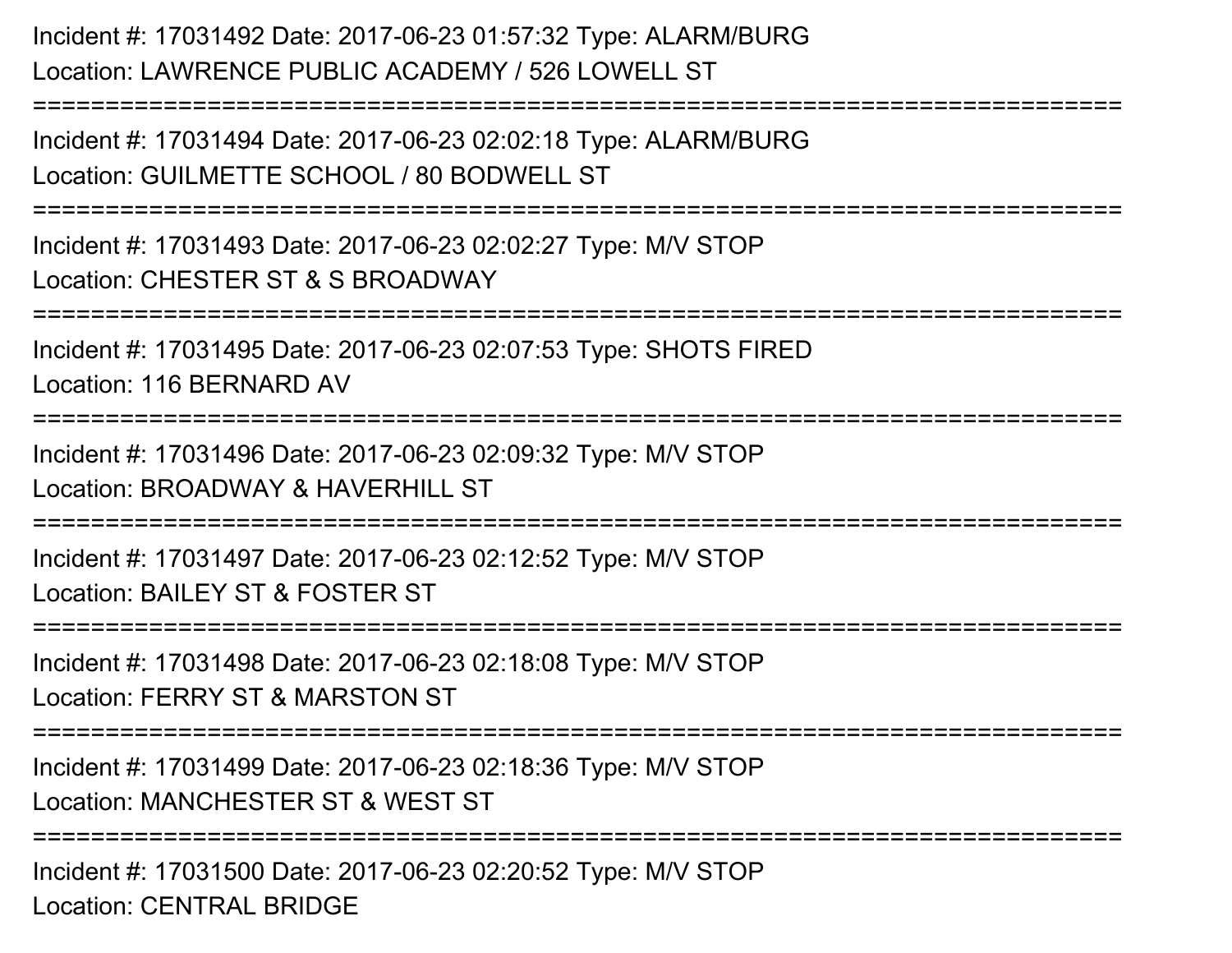# Incident #: 17031501 Date: 2017-06-23 02:26:33 Type: ALARM/BURGLocation: MERRIMACK AUTO ALIGNMENT / 31 MERRIMACK ST

Incident #: 17031502 Date: 2017-06-23 02:44:10 Type: MAN DOWNLocation: 83 WEST ST

==================

===========================================================================

Incident #: 17031503 Date: 2017-06-23 02:45:16 Type: M/V STOPLocation: AMES ST & LOWELL ST

===========================================================================

Incident #: 17031504 Date: 2017-06-23 02:51:43 Type: ALARM/BURGLocation: COMCAST / 142 SHEPARD ST

===========================================================================

Incident #: 17031505 Date: 2017-06-23 02:52:39 Type: NOISE ORDLocation: 141 AMESBURY ST #104

===========================================================================

Incident #: 17031506 Date: 2017-06-23 02:53:35 Type: A&B PAST

Location: 1 GENERAL ST

 $\mathcal{L}$  and  $\mathcal{L}$  is the state of  $\mathcal{L}$  functions of  $\mathcal{L}$ 

===========================================================================

Incident #: 17031507 Date: 2017-06-23 02:56:52 Type: UNKNOWN PROBLocation: 141 MAY ST FL 1

===========================================================================

Incident #: 17031508 Date: 2017-06-23 03:09:59 Type: STOL/MV/PASLocation: 22 WOODLAND ST

===========================================================================

Incident #: 17031509 Date: 2017-06-23 03:16:06 Type: DOMESTIC/PROG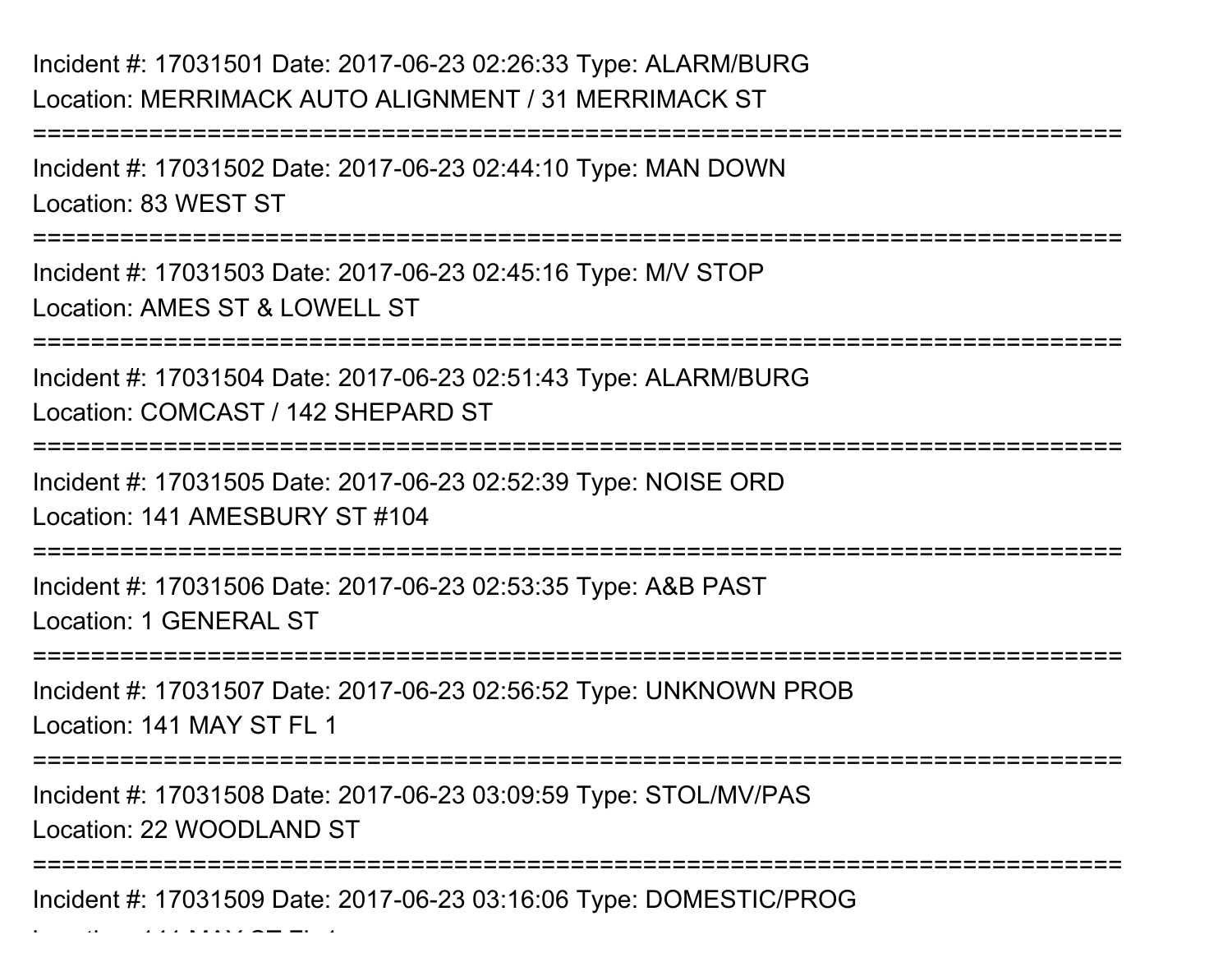Incident #: 17031510 Date: 2017-06-23 03:23:51 Type: M/V STOPLocation: MANCHESTER ST & WEST ST

===========================================================================

===========================================================================

Incident #: 17031511 Date: 2017-06-23 03:45:19 Type: M/V STOPLocation: GRAFTON ST & WINTHROP AV

===========================================================================

Incident #: 17031512 Date: 2017-06-23 03:56:14 Type: SUS PERS/MVLocation: COMMONWEALTH DR & MARSTON ST

===========================================================================

Incident #: 17031514 Date: 2017-06-23 04:52:09 Type: SUS PERS/MVLocation: 85 BELKNAP ST

===========================================================================

Incident #: 17031513 Date: 2017-06-23 04:52:13 Type: MEDIC SUPPORTLocation: 118 JACKSON ST

===========================================================================

Incident #: 17031515 Date: 2017-06-23 05:46:01 Type: ALARM/BURGLocation: LAWRENCE FAMILY DEVELOPMENT / 34 WEST ST

===========================================================================

Incident #: 17031516 Date: 2017-06-23 05:51:29 Type: ALARM/BURGLocation: OSCAR MARKET / 352 HAMPSHIRE ST

===========================================================================

===========================================================================

Incident #: 17031517 Date: 2017-06-23 06:16:28 Type: SUS PERS/MVLocation: BASSWOOD ST & STEARNS AV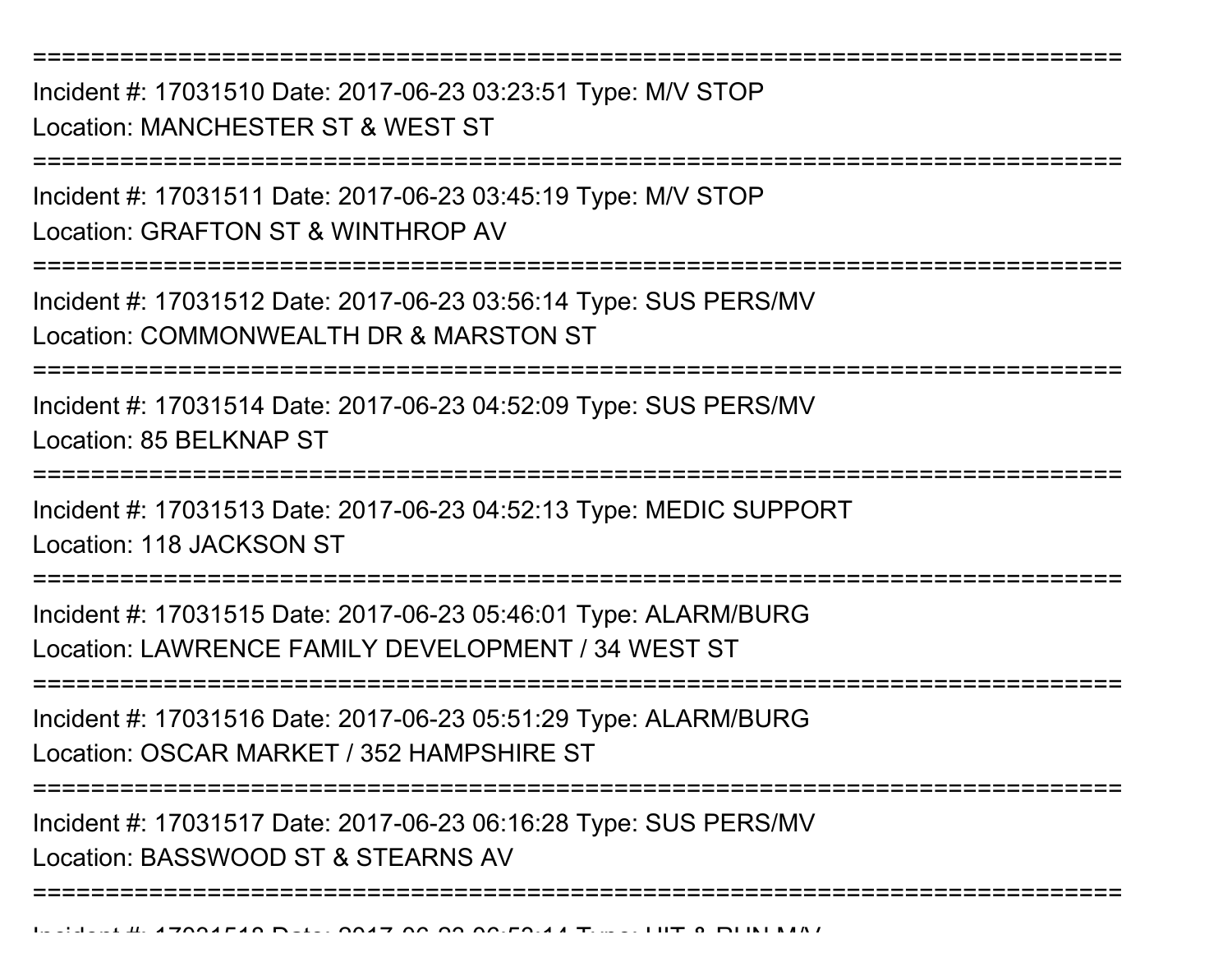Location: 10 WHITMAN ST

Incident #: 17031519 Date: 2017-06-23 06:55:45 Type: PARK & WALKLocation: BROADWAY & HAVERHILL ST

===========================================================================

===========================================================================

Incident #: 17031520 Date: 2017-06-23 07:14:11 Type: ALARM/BURGLocation: GOOD SHEPHERD / 412 HAMPSHIRE ST

===========================================================================

Incident #: 17031521 Date: 2017-06-23 07:15:45 Type: UNWANTEDGUESTLocation: WALGREENS / 220 S BROADWAY

===========================================================================

Incident #: 17031523 Date: 2017-06-23 07:42:23 Type: HIT & RUN M/VLocation: 70 S BROADWAY

===========================================================================

Incident #: 17031522 Date: 2017-06-23 07:44:35 Type: M/V STOPLocation: BROADWAY & LOWELL ST

===========================================================================

Incident #: 17031524 Date: 2017-06-23 08:22:12 Type: SEX OFFENDERLocation: 90 LOWELL ST

===========================================================================

Incident #: 17031525 Date: 2017-06-23 08:36:15 Type: LIC PLATE STO

Location: 92 GLENN ST

=====================

===========================================================================

Incident #: 17031530 Date: 2017-06-23 12:22:38 Type: 209A/VIOLATIONLocation: 4 INMAN ST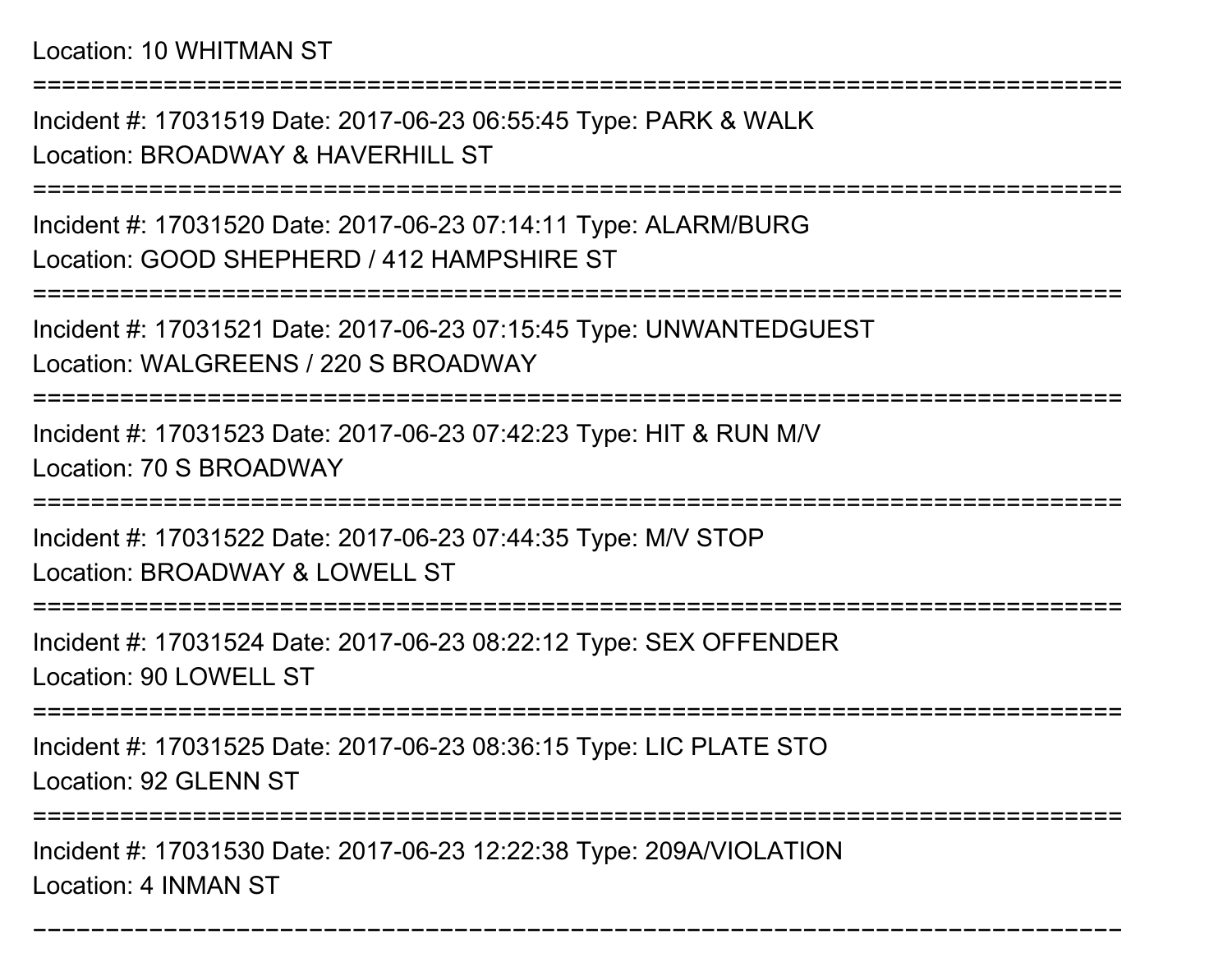Incident #: 17031526 Date: 2017-06-23 12:23:14 Type: AUTO ACC/NO PILocation: 527 HAVERHILL ST======================= Incident #: 17031527 Date: 2017-06-23 12:24:22 Type: UNWANTEDGUESTLocation: WENDYS / 55 HAMPSHIRE ST===========================================================================Incident #: 17031528 Date: 2017-06-23 12:25:34 Type: 911 HANG UPLocation: 1 UNION ST===========================================================================Incident #: 17031531 Date: 2017-06-23 12:26:37 Type: M/V STOPLocation: 151 HAMPSHIRE ST===========================================================================Incident #: 17031529 Date: 2017-06-23 12:27:25 Type: M/V STOPLocation: ESSEX ST & LAWRENCE ST===========================================================================Incident #: 17031532 Date: 2017-06-23 12:29:53 Type: M/V STOPLocation: 295 ESSEX ST===========================================================================Incident #: 17031533 Date: 2017-06-23 12:30:05 Type: SUS PERS/MVLocation: 284 BROADWAY===========================================================================Incident #: 17031534 Date: 2017-06-23 12:31:01 Type: PARK & WALKLocation: BRADFORD ST & BROADWAY===========================================================================Incident #: 17031535 Date: 2017-06-23 12:31:48 Type: PARK & WALKLocation: S UNION ST & SALEM ST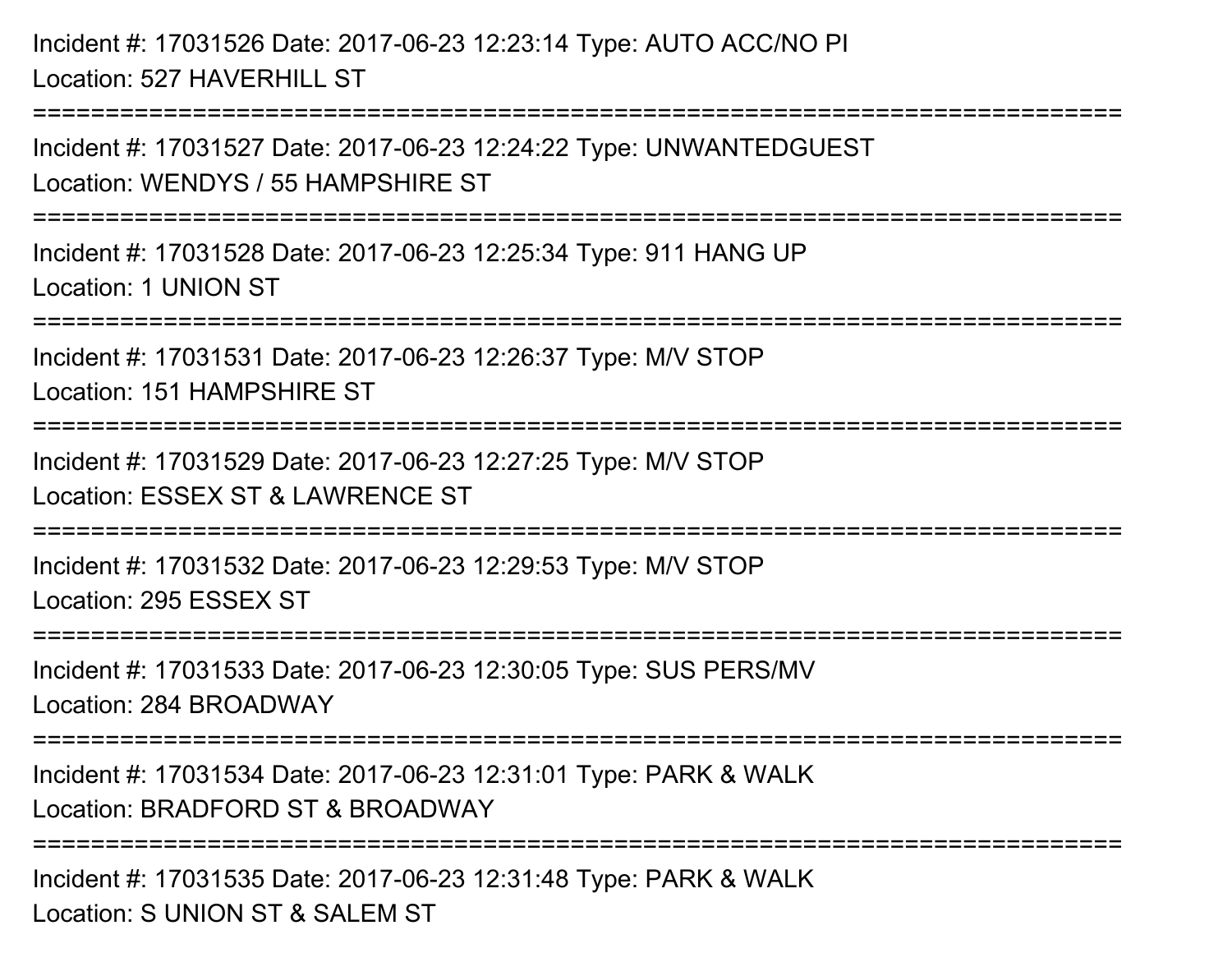===========================================================================Incident #: 17031536 Date: 2017-06-23 12:32:05 Type: 209A/SERVELocation: 45 CEDAR ST===========================================================================Incident #: 17031537 Date: 2017-06-23 12:32:39 Type: M/V STOPLocation: 29 CARVER ST===========================================================================Incident #: 17031538 Date: 2017-06-23 12:34:41 Type: INVESTIGATIONLocation: 68 SALEM ST ===========================================================================Incident #: 17031539 Date: 2017-06-23 12:34:41 Type: 209A/SERVELocation: 679 ESSEX ST #APT3-11===========================================================================Incident #: 17031540 Date: 2017-06-23 12:35:22 Type: ALARM/BURGLocation: 22 SCHOOL ST===========================================================================Incident #: 17031541 Date: 2017-06-23 12:36:15 Type: M/V STOPLocation: MARKET ST & S UNION ST===========================================================================Incident #: 17031542 Date: 2017-06-23 12:37:51 Type: COURT DOC SERVELocation: 74 FARLEY ST ===========================================================================Incident #: 17031543 Date: 2017-06-23 12:38:55 Type: M/V STOPLocation: 265 ESSEX ST===========================================================================Incident #: 17031545 Date: 2017-06-23 12:39:11 Type: ALARM/BURG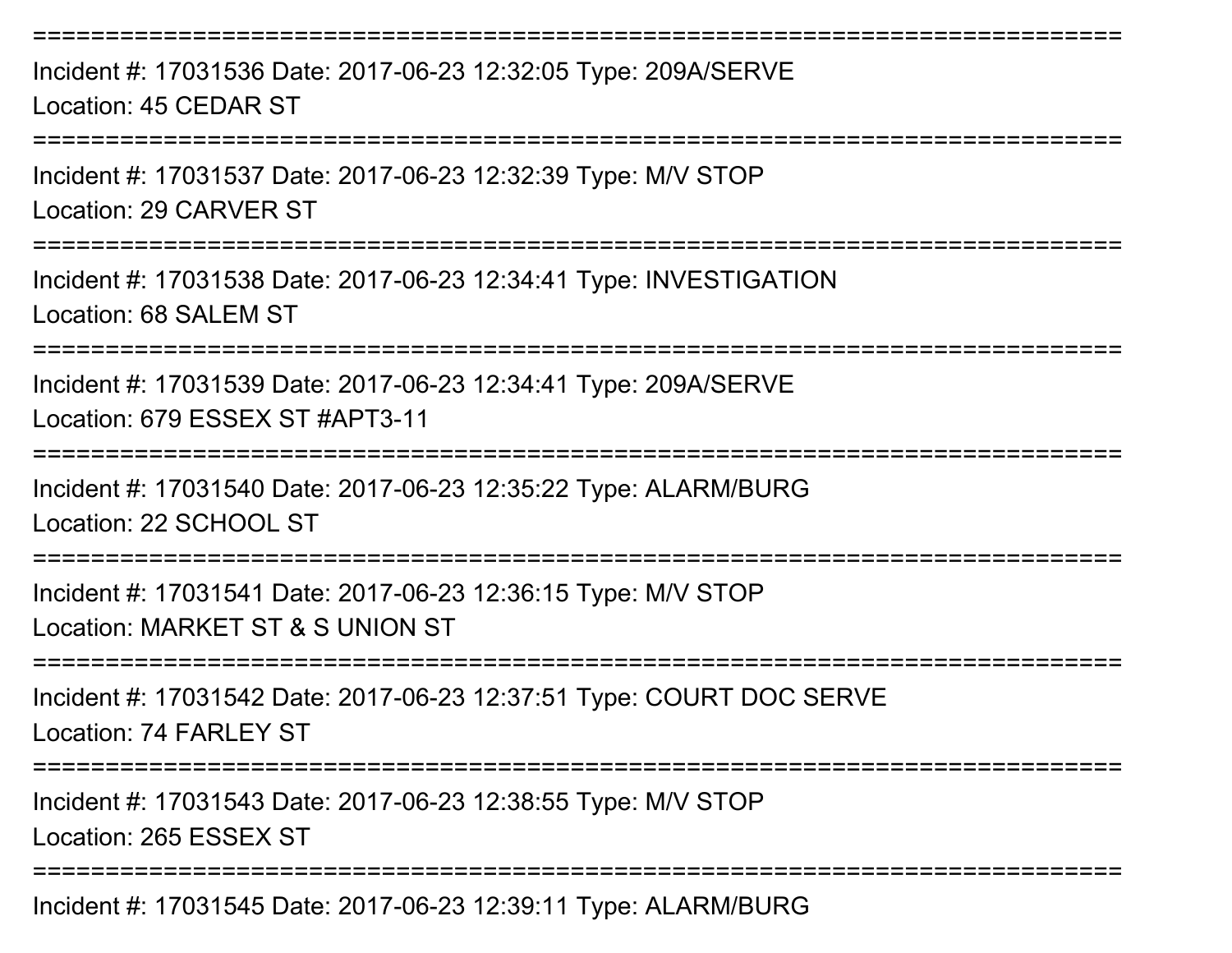===========================================================================

Incident #: 17031544 Date: 2017-06-23 12:39:12 Type: HIT & RUN M/VLocation: 210 ESSEX ST

===========================================================================

Incident #: 17031547 Date: 2017-06-23 12:40:40 Type: SUS PERS/MVLocation: 21 FRONT ST

===========================================================================

Incident #: 17031546 Date: 2017-06-23 12:41:00 Type: ALARM/BURGLocation: CENTRO AUTO / 273 S UNION ST

===========================================================================

Incident #: 17031548 Date: 2017-06-23 12:42:32 Type: SUS PERS/MVLocation: 3 WILLOUGHBY ST

===========================================================================

Incident #: 17031549 Date: 2017-06-23 12:42:43 Type: EXTRA SURVEIL

Location: 77 S UNION ST

Incident #: 17031553 Date: 2017

===========================================================================

Incident #: 17031550 Date: 2017-06-23 12:43:27 Type: 209A/SERVELocation: 405 HAVERHILL ST

=====================

Incident #: 17031551 Date: 2017-06-23 12:44:40 Type: AUTO ACC/UNK PILocation: 383 HAVERHILL ST

**====================** 

Incident #: 17031552 Date: 2017-06-23 12:45:08 Type: GENERAL SERVLocation: 2 APPL FTON ST

===========================================================================

<sup>06</sup> 23 12:45:59 Type: MV/BLOCKING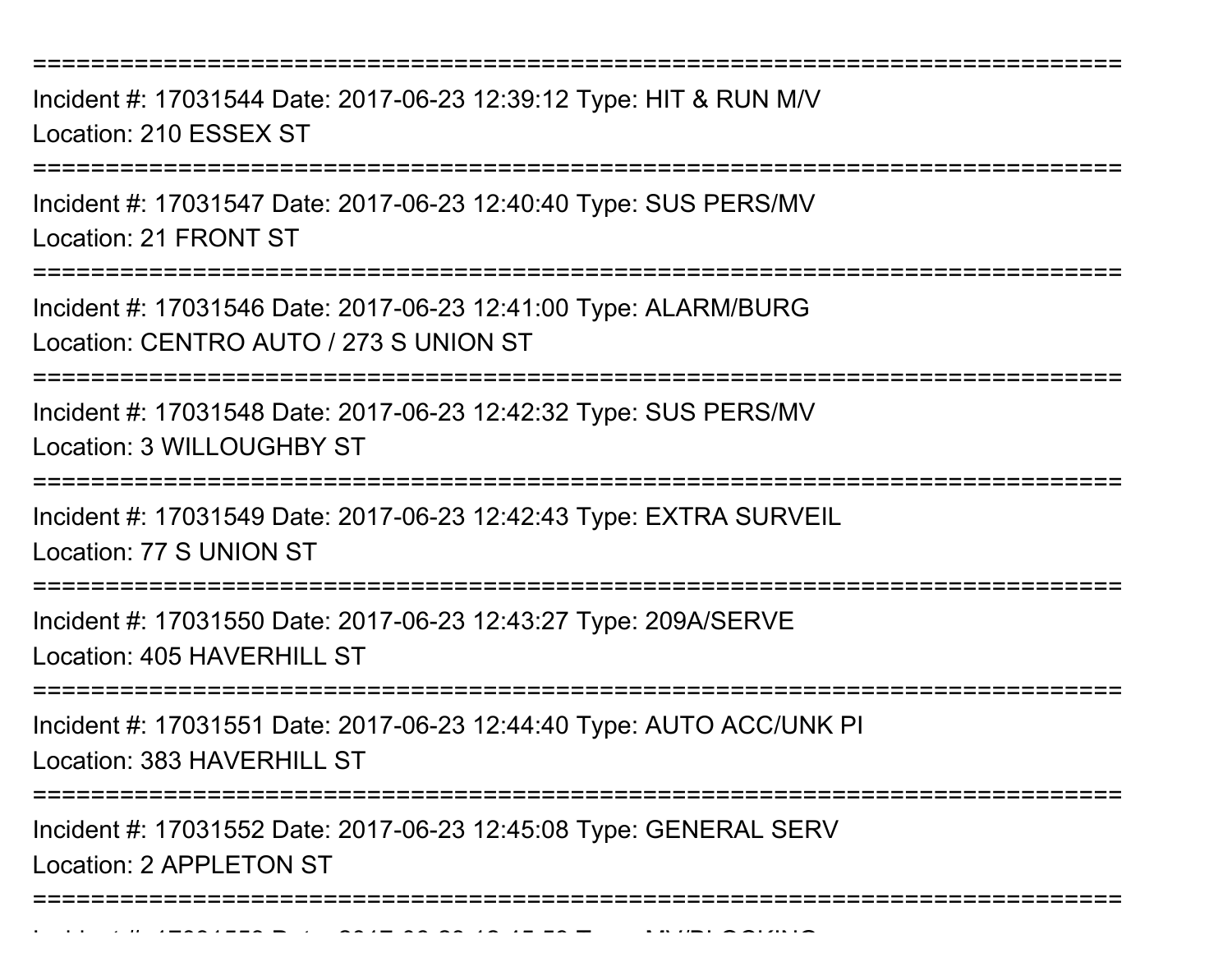## Location: 30 MCFARLIN CT

Incident #: 17031555 Date: 2017-06-23 12:48:14 Type: MEDIC SUPPORTLocation: 77 SPRINGFIELD ST

===========================================================================

===========================================================================

Incident #: 17031554 Date: 2017-06-23 12:48:18 Type: INVESTIGATIONLocation: CENTRAL BRIDGE / 0 MERRIMACK ST

===========================================================================

Incident #: 17031557 Date: 2017-06-23 12:48:55 Type: B&E/DWELL/ATLocation: 39 WOODLAND ST FL 2

===========================================================================

Incident #: 17031556 Date: 2017-06-23 12:49:42 Type: TOW OF M/VLocation: 191YF5 / 17 LEA ST

===========================================================================

Incident #: 17031558 Date: 2017-06-23 12:50:55 Type: M/V STOPLocation: ESSEX ST & UNION ST

===========================================================================

Incident #: 17031559 Date: 2017-06-23 12:52:24 Type: RECOV/STOL/MVLocation: 163 SARATOGA ST

===========================================================================

Incident #: 17031560 Date: 2017-06-23 12:53:53 Type: M/V STOPLocation: PARKER ST & SPRINGFIELD ST

===========================================================================

Incident #: 17031561 Date: 2017-06-23 12:55:54 Type: BUILDING CHKLocation: 34 PARK ST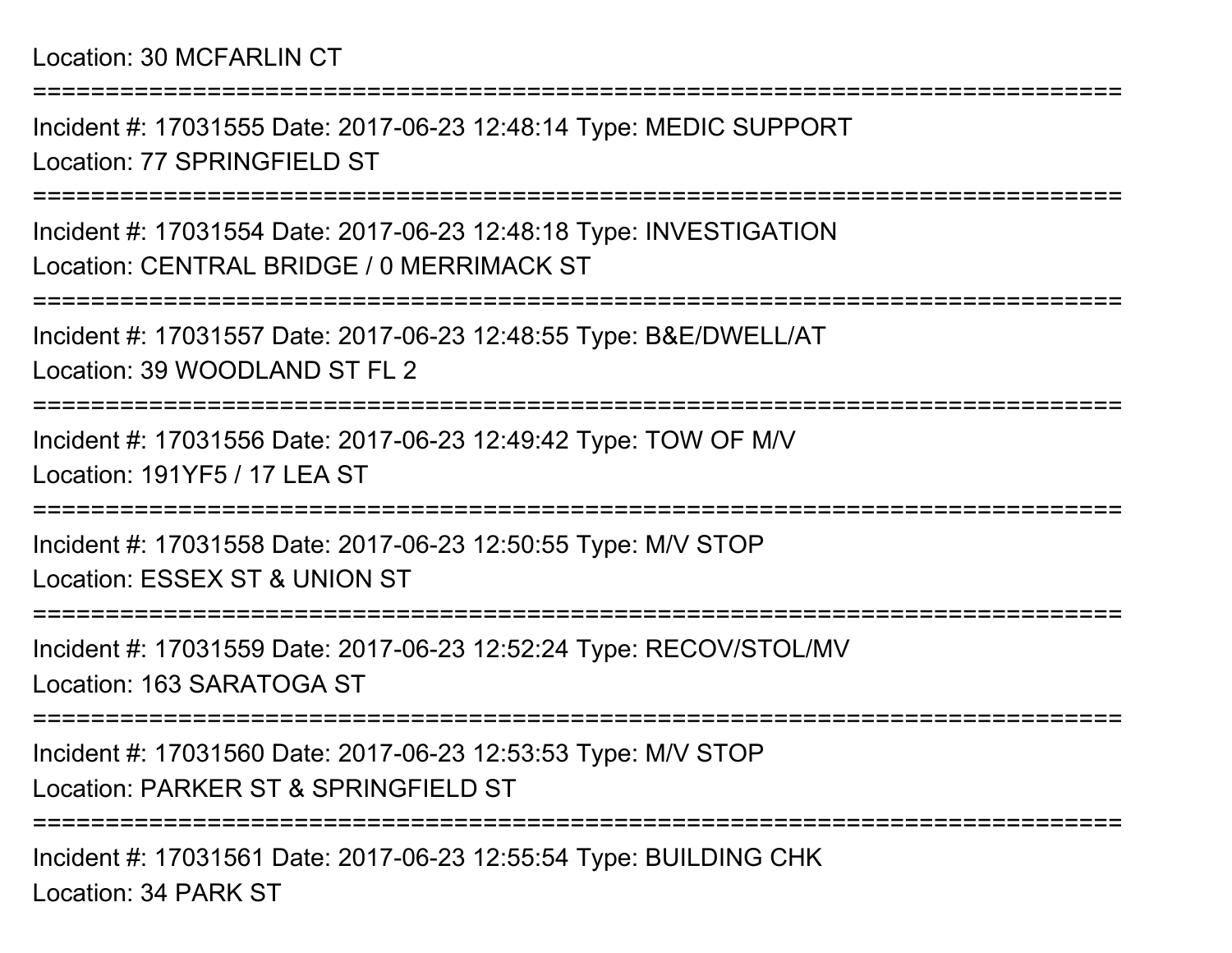Incident #: 17031562 Date: 2017-06-23 13:00:01 Type: GENERAL SERVLocation: 14 E LAUREL ST

===========================================================================

Incident #: 17031563 Date: 2017-06-23 13:02:49 Type: MAN DOWNLocation: MARKET BASKET / 700 ESSEX ST===========================================================================Incident #: 17031564 Date: 2017-06-23 13:04:02 Type: ANIMAL COMPLLocation: 99 TREMONT ST===========================================================================Incident #: 17031565 Date: 2017-06-23 13:19:59 Type: AUTO ACC/UNK PILocation: HIGH ST & PLEASANT ST===========================================================================Incident #: 17031566 Date: 2017-06-23 13:31:21 Type: SUS PERS/MVLocation: BROADWAY AV & WEST ST===========================================================================Incident #: 17031567 Date: 2017-06-23 13:37:00 Type: M/V STOPLocation: WALGREENS / 220 S BROADWAY===========================================================================Incident #: 17031568 Date: 2017-06-23 13:39:19 Type: MAL DAMAGELocation: 18 BELLEVUE ST===========================================================================Incident #: 17031569 Date: 2017-06-23 13:45:31 Type: INVESTIGATIONLocation: 90 LOWELL ST ===========================================================================Incident #: 17031570 Date: 2017-06-23 13:51:15 Type: NOTIFICATION $L$ ocation:  $455$  BENNINGTON ST EL 2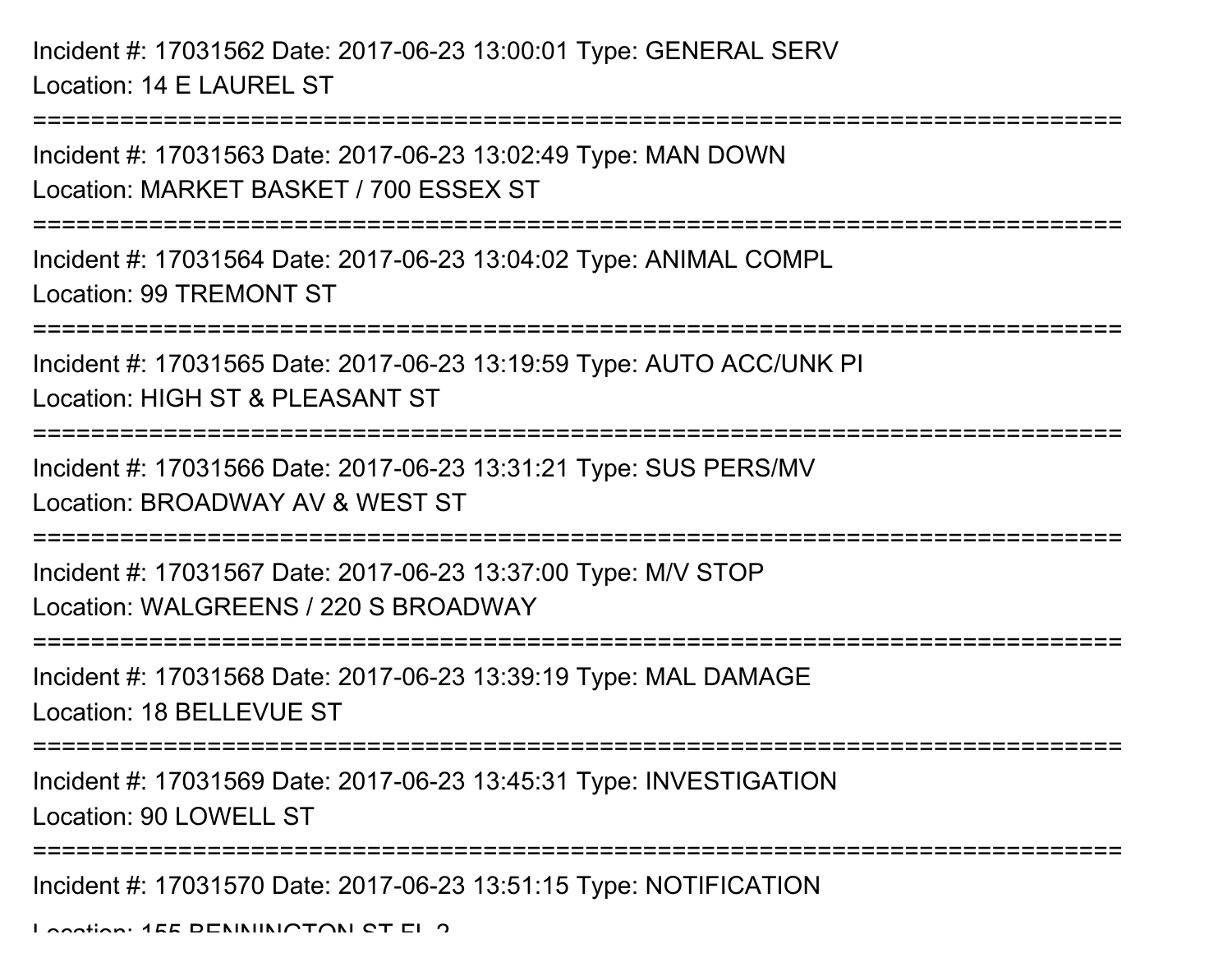===========================================================================

Incident #: 17031571 Date: 2017-06-23 13:53:02 Type: INVEST CONTLocation: 375 HOWARD ST

===========================================================================

Incident #: 17031572 Date: 2017-06-23 13:56:24 Type: ANIMAL COMPLLocation: 80 WATER ST

===========================================================================

Incident #: 17031573 Date: 2017-06-23 14:01:16 Type: HIT & RUN PEDLocation: LAWRENCE GENERAL HOSPITAL / 1 GENERAL ST

===========================================================================

Incident #: 17031574 Date: 2017-06-23 14:26:48 Type: AUTO ACC/PEDLocation: ARLINGTON ST & HAMPSHIRE ST

===========================================================================

Incident #: 17031576 Date: 2017-06-23 14:38:04 Type: MISSING PERSLocation: 48 FAIRMONT ST FL 2

===========================================================================

Incident #: 17031575 Date: 2017-06-23 14:41:17 Type: M/V STOPLocation: KENDALL ST

================

Incident #: 17031577 Date: 2017-06-23 15:01:27 Type: INVEST CONTLocation: 1 COMMONWEALTH DR

===========================================================================

Incident #: 17031578 Date: 2017-06-23 15:02:34 Type: M/V STOP

Location: CRAWFORD ST & EXETER ST

===========================================================================

Incident #: 17031581 Date: 2017-06-23 15:05:53 Type: HIT & RUN M/V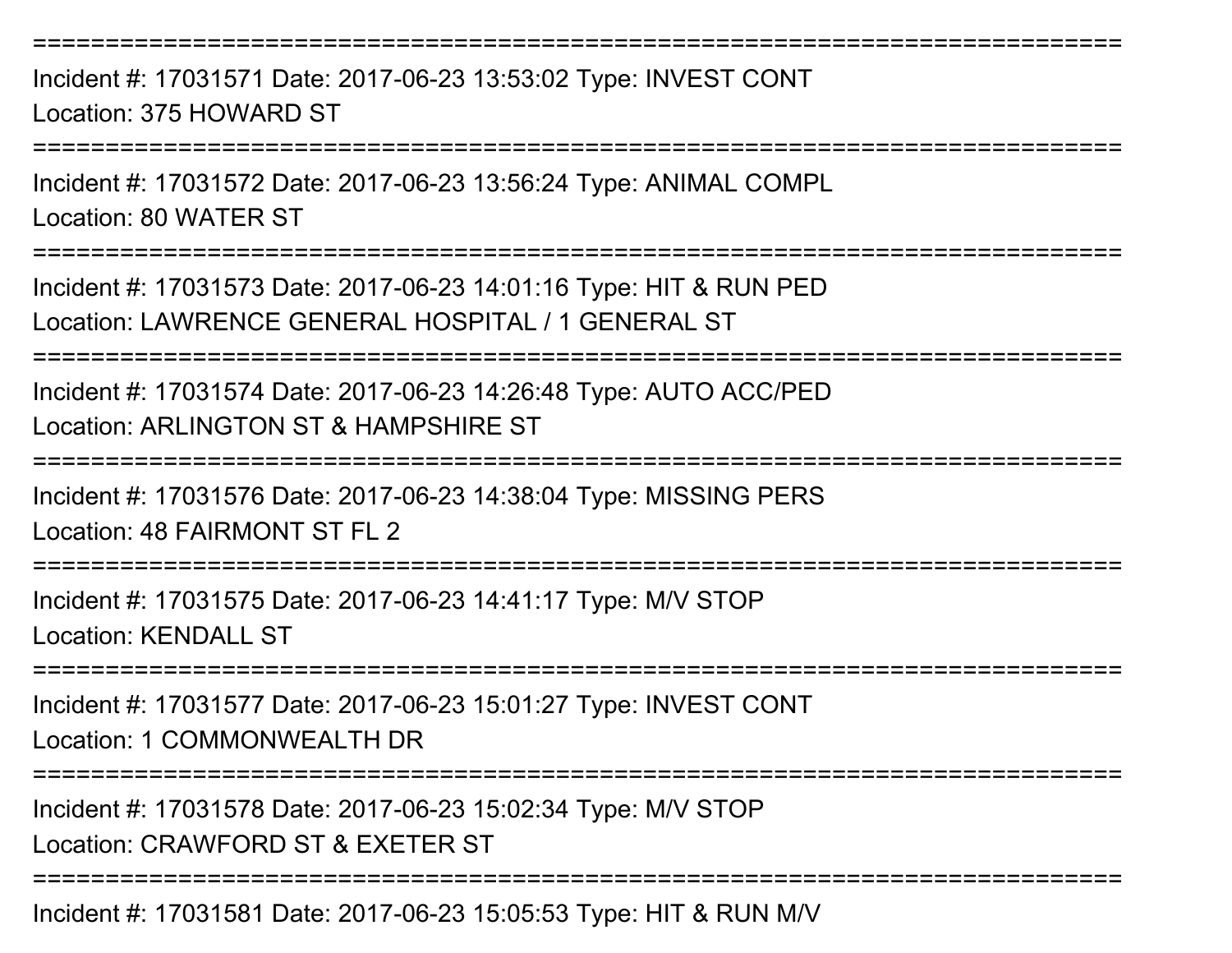Location: S UNION ST & WINTHROP AV

===========================================================================Incident #: 17031579 Date: 2017-06-23 15:07:00 Type: DISTURBANCELocation: V&P AUTO / 416 BROADWAY===========================================================================Incident #: 17031580 Date: 2017-06-23 15:15:59 Type: M/V STOPLocation: 1 CANAL ST===========================================================================Incident #: 17031582 Date: 2017-06-23 15:22:36 Type: CK WELL BEINGLocation: 23 HAWLEY ST #APT206 FL 2NDFL===========================================================================Incident #: 17031583 Date: 2017-06-23 15:23:38 Type: SUS PERS/MVLocation: 72 MANCHESTER ST======================= Incident #: 17031584 Date: 2017-06-23 15:30:37 Type: DISTURBANCELocation: 22 BOWDOIN ST===========================================================================Incident #: 17031585 Date: 2017-06-23 15:30:41 Type: CK WELL BEINGLocation: 12 LINDEN ST===========================================================================Incident #: 17031586 Date: 2017-06-23 15:37:43 Type: WARRANT SERVELocation: ARREST / 137 F HAVERHILL ST FL 1 ===========================================================================Incident #: 17031587 Date: 2017-06-23 15:42:12 Type: INVEST CONTLocation: 489 ANDOVER ST===========================================================================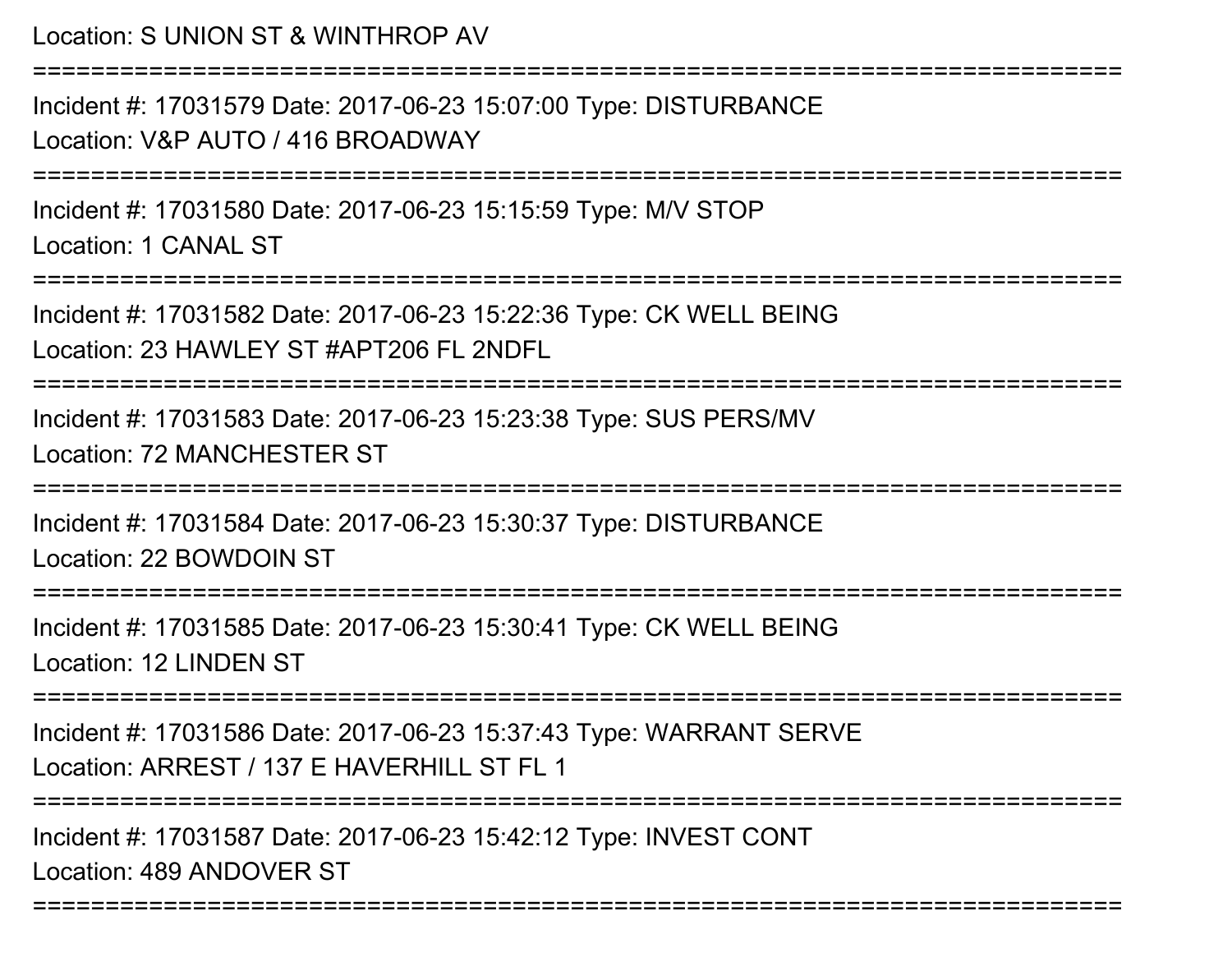===========================================================================

Incident #: 17031589 Date: 2017-06-23 15:54:49 Type: ASSSIT OTHER PDLocation: 29 JOSEPHINE AV

===========================================================================

Incident #: 17031590 Date: 2017-06-23 15:59:51 Type: DISTURBANCELocation: 71 BERKELEY ST FL 1STFL

===========================================================================

Incident #: 17031591 Date: 2017-06-23 16:03:45 Type: M/V STOPLocation: TOW / LAWRENCE ST & OAK ST

===========================================================================

Incident #: 17031592 Date: 2017-06-23 16:26:46 Type: NEIGHBOR PROBLocation: 126 FRANKLIN ST #B

===========================================================================

Incident #: 17031593 Date: 2017-06-23 16:29:35 Type: M/V STOPLocation: CENTRAL BRIDGE

===========================================================================

Incident #: 17031594 Date: 2017-06-23 16:35:45 Type: SUS PERS/MVLocation: MARKET ST & SALEM ST

===========================================================================

Incident #: 17031595 Date: 2017-06-23 16:37:22 Type: SEX OFF. PASTLocation: 143 UNION ST #1

===========================================================================

Incident #: 17031596 Date: 2017-06-23 16:41:15 Type: ASSSIT OTHER PDLocation: 57 JACKSON ST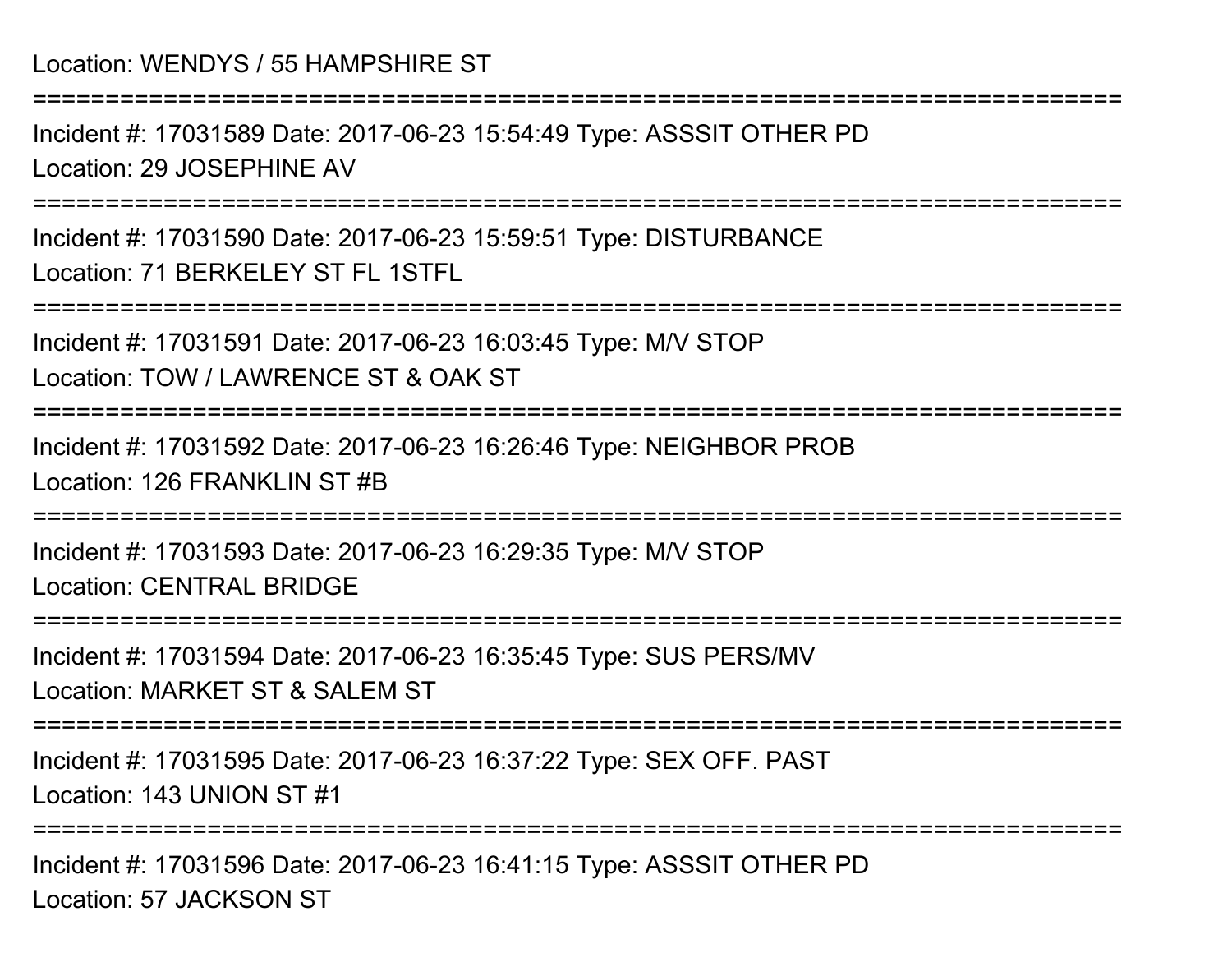Incident #: 17031597 Date: 2017-06-23 16:42:32 Type: NOISE ORDLocation: 239 ERVING AV

===========================================================================Incident #: 17031598 Date: 2017-06-23 16:48:34 Type: ANIMAL COMPLLocation: MARGIN ST & MELVIN ST===========================================================================Incident #: 17031599 Date: 2017-06-23 17:01:16 Type: KEEP PEACELocation: 22 BOWDOIN ST===========================================================================Incident #: 17031600 Date: 2017-06-23 17:13:34 Type: INVESTIGATIONLocation: 90 LOWELL ST ===========================================================================Incident #: 17031601 Date: 2017-06-23 17:13:46 Type: ANIMAL COMPLLocation: 79 MARGIN ST===========================================================================Incident #: 17031602 Date: 2017-06-23 17:17:47 Type: MAN DOWNLocation: 91 BROADWAY===========================================================================Incident #: 17031603 Date: 2017-06-23 17:29:08 Type: SUICIDE ATTEMPTLocation: CENTRAL BRIDGE / 0 MERRIMACK ST===========================================================================Incident #: 17031604 Date: 2017-06-23 17:34:22 Type: AUTO ACC/PILocation: FERRY ST & MARSTON ST===========================================================================

Incident #: 17031606 Date: 2017-06-23 17:37:16 Type: MAL DAMAGE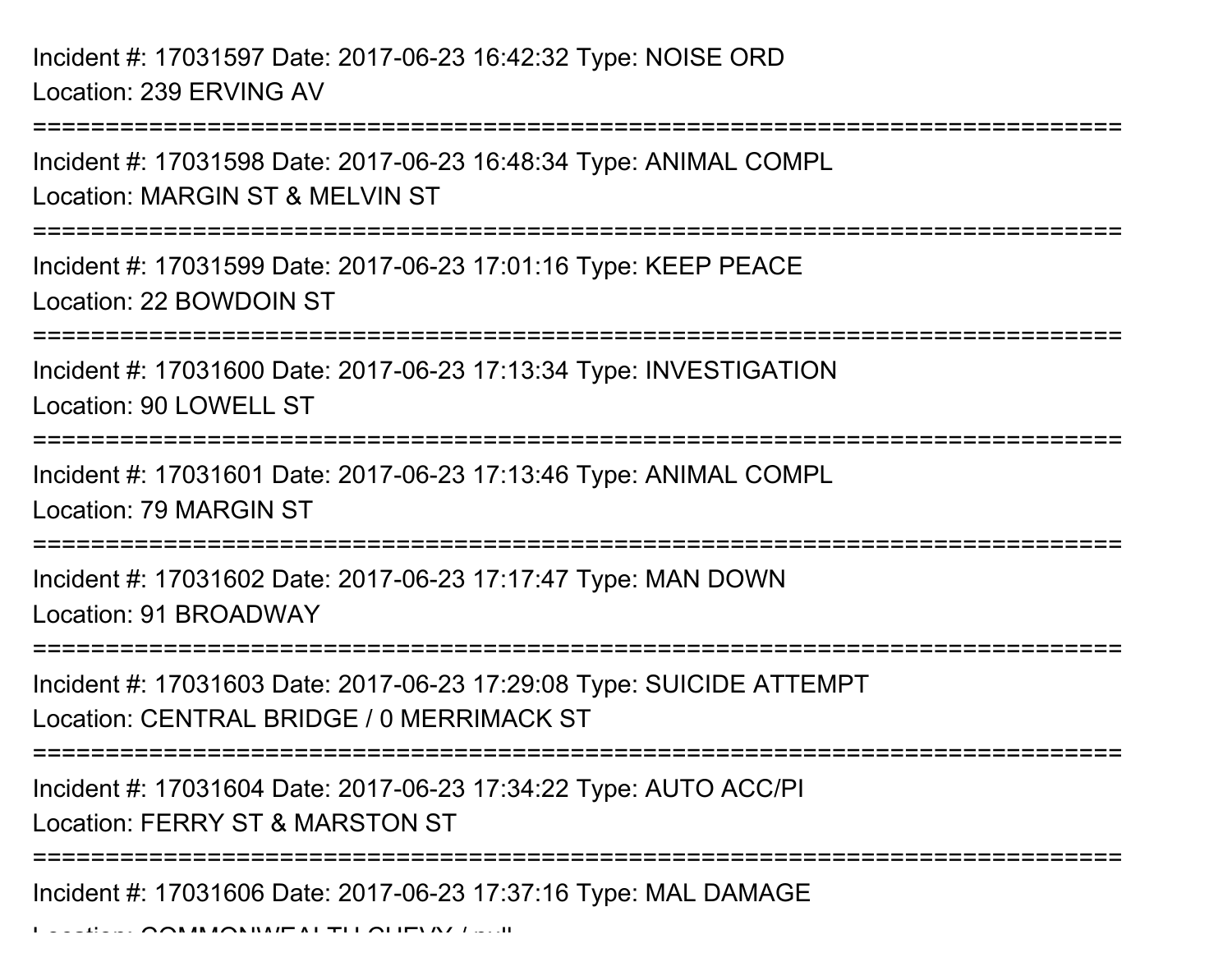===========================================================================

Incident #: 17031605 Date: 2017-06-23 17:37:24 Type: TOW OF M/VLocation: TREPASS / 354 WATER ST

===========================================================================

Incident #: 17031607 Date: 2017-06-23 17:44:17 Type: DRUG VIOLocation: 121 NEWTON ST

===========================================================================

Incident #: 17031609 Date: 2017-06-23 17:44:23 Type: NEIGHBOR PROBLocation: 126B FRANKLIN ST FL 1

===========================================================================

Incident #: 17031608 Date: 2017-06-23 17:47:14 Type: DRUG VIOLocation: BRUCE ST & PARK ST

========================

Incident #: 17031610 Date: 2017-06-23 17:48:49 Type: HIT & RUN M/VLocation: CROSS ST & MANCHESTER ST

===========================================================================

Incident #: 17031611 Date: 2017-06-23 17:51:06 Type: M/V STOPLocation: ALLSTON ST & HIGH ST

===========================================================================

Incident #: 17031612 Date: 2017-06-23 18:09:01 Type: M/V STOPLocation: HIGH ST & STORROW ST

===========================================================================

===========================================================================

Incident #: 17031613 Date: 2017-06-23 18:13:46 Type: ALARMSLocation: PARTHUM SCHOOL / 255 E HAVERHILL ST

Incident #: 17031614 Date: 2017 <sup>06</sup> 23 18:16:52 Type: M/V STOP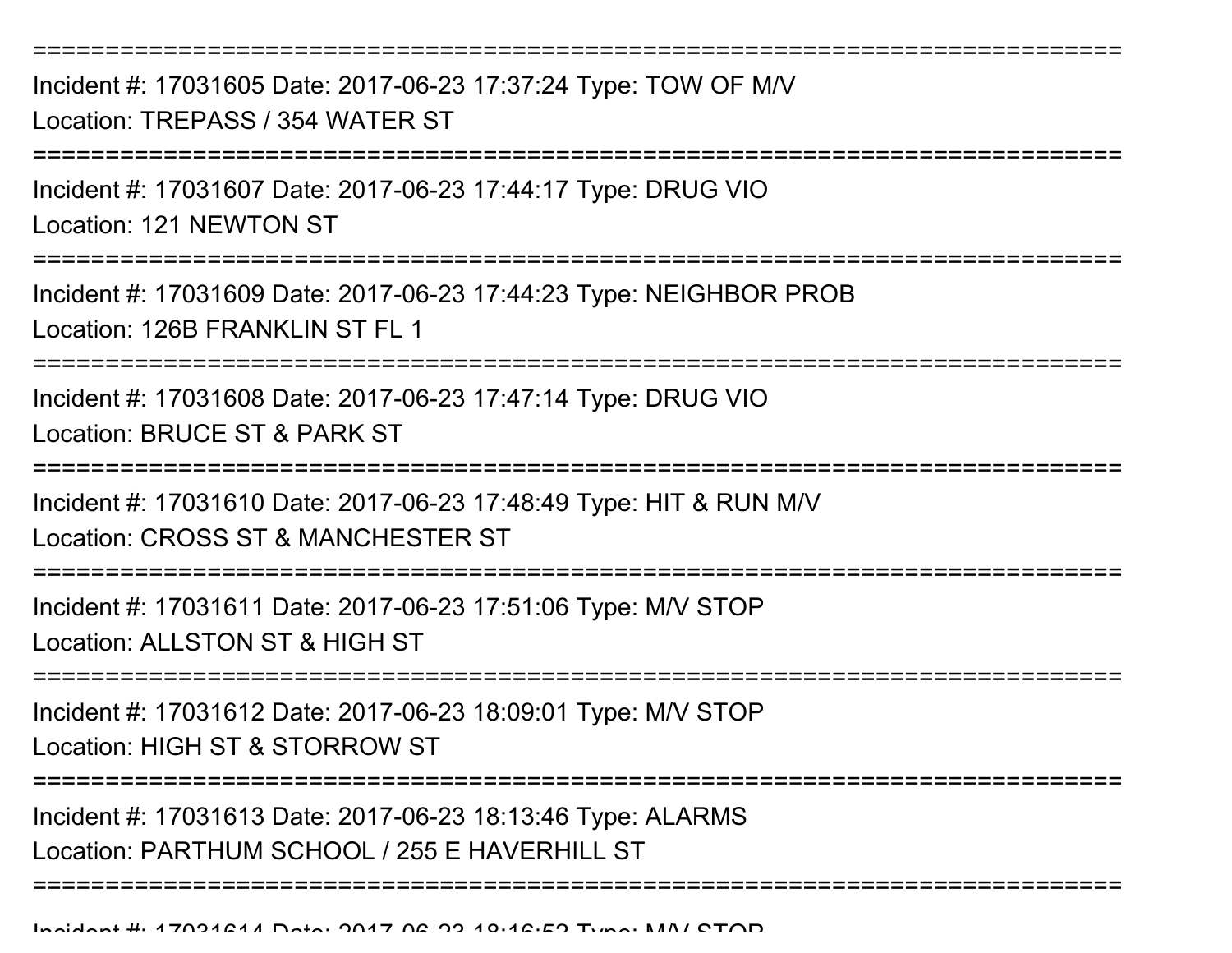### Location: 161 BAILEY ST

===========================================================================

Incident #: 17031615 Date: 2017-06-23 18:20:14 Type: M/V STOPLocation: ALLSTON ST & HIGH ST

===========================================================================

Incident #: 17031616 Date: 2017-06-23 18:21:46 Type: M/V STOPLocation: 391 HAMPSHIRE ST

===========================================================================

Incident #: 17031617 Date: 2017-06-23 18:23:30 Type: M/V STOPLocation: BAILEY ST & S UNION ST

===========================================================================

Incident #: 17031618 Date: 2017-06-23 18:27:44 Type: M/V STOPLocation: ANDOVER ST & BEACON AV

===========================================================================

Incident #: 17031619 Date: 2017-06-23 18:33:29 Type: M/V STOPLocation: 425 MARKET ST

===========================================================================

Incident #: 17031620 Date: 2017-06-23 18:34:59 Type: M/V STOPLocation: 67 WINTHROP AV

===========================================================================

Incident #: 17031621 Date: 2017-06-23 18:35:59 Type: E911 HANGUPLocation: ARREST/HIGGINS POOL / 180 CRAWFORD ST

===========================================================================

===========================================================================

Incident #: 17031622 Date: 2017-06-23 18:39:43 Type: M/V STOPLocation: 277 BROADWAY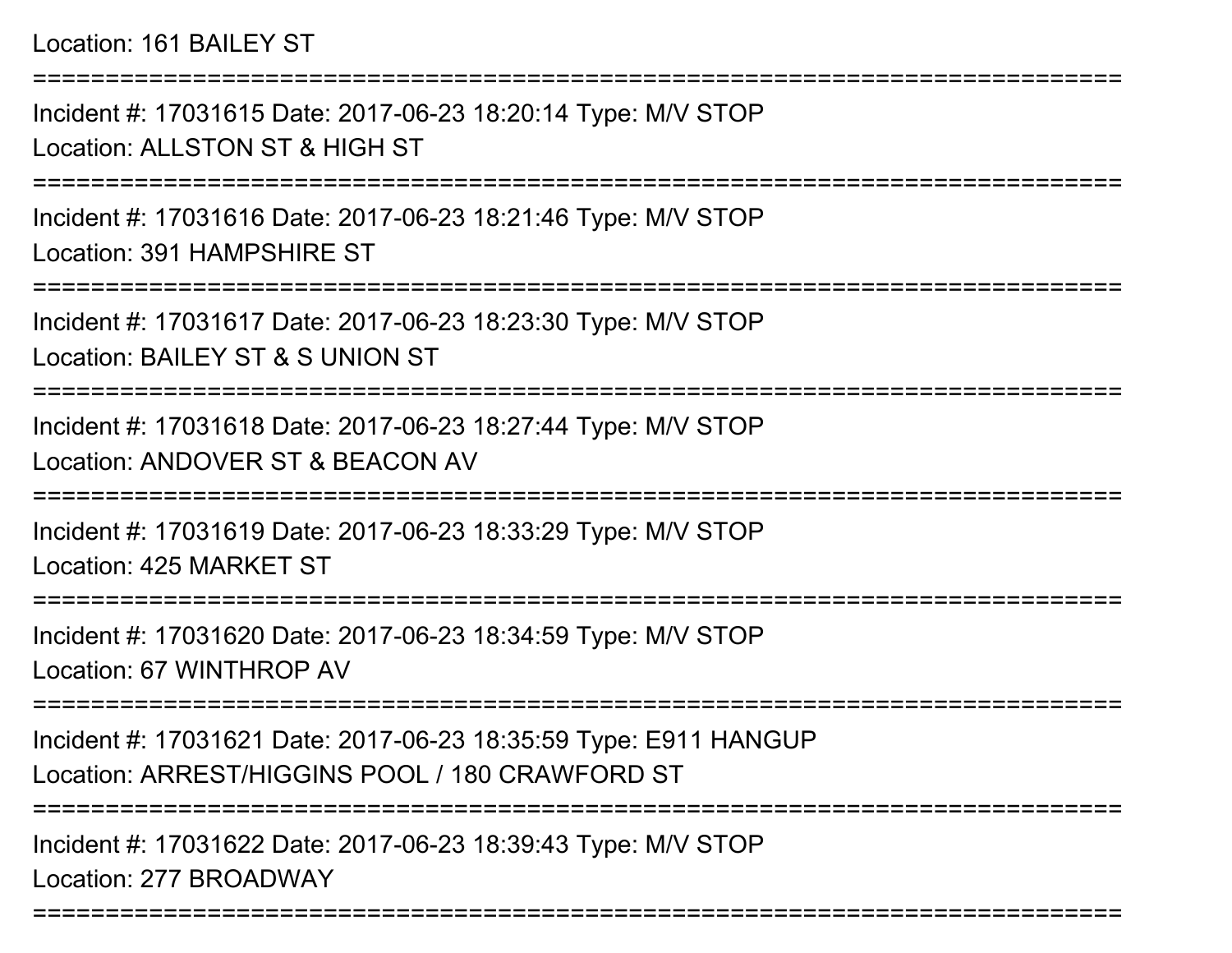Incident #: 17031623 Date: 2017-06-23 18:40:03 Type: M/V STOPLocation: CENTRAL BRIDGE===========================================================================Incident #: 17031624 Date: 2017-06-23 18:46:06 Type: M/V STOPLocation: ALLSTON ST & HIGH ST===========================================================================Incident #: 17031625 Date: 2017-06-23 18:46:33 Type: M/V STOPLocation: 39 MERRIMACK ST===========================================================================Incident #: 17031626 Date: 2017-06-23 18:52:24 Type: M/V STOPLocation: HAMPSHIRF ST & LOWELL ST ===========================================================================Incident #: 17031627 Date: 2017-06-23 18:52:53 Type: M/V STOPLocation: HAVERHILL ST & MORTON ST ===========================================================================Incident #: 17031628 Date: 2017-06-23 18:54:00 Type: M/V STOPLocation: BROADWAY & GREEN ST===========================================================================Incident #: 17031629 Date: 2017-06-23 18:54:22 Type: WOMAN DOWNLocation: SWEENEYS PACKAGE STORE / 90 ESSEX ST===========================================================================Incident #: 17031630 Date: 2017-06-23 18:58:58 Type: M/V STOPLocation: ALLSTON ST & HIGH ST===========================================================================Incident #: 17031631 Date: 2017-06-23 18:59:25 Type: M/V STOP

Location: BRADFORD ST & BROADWAY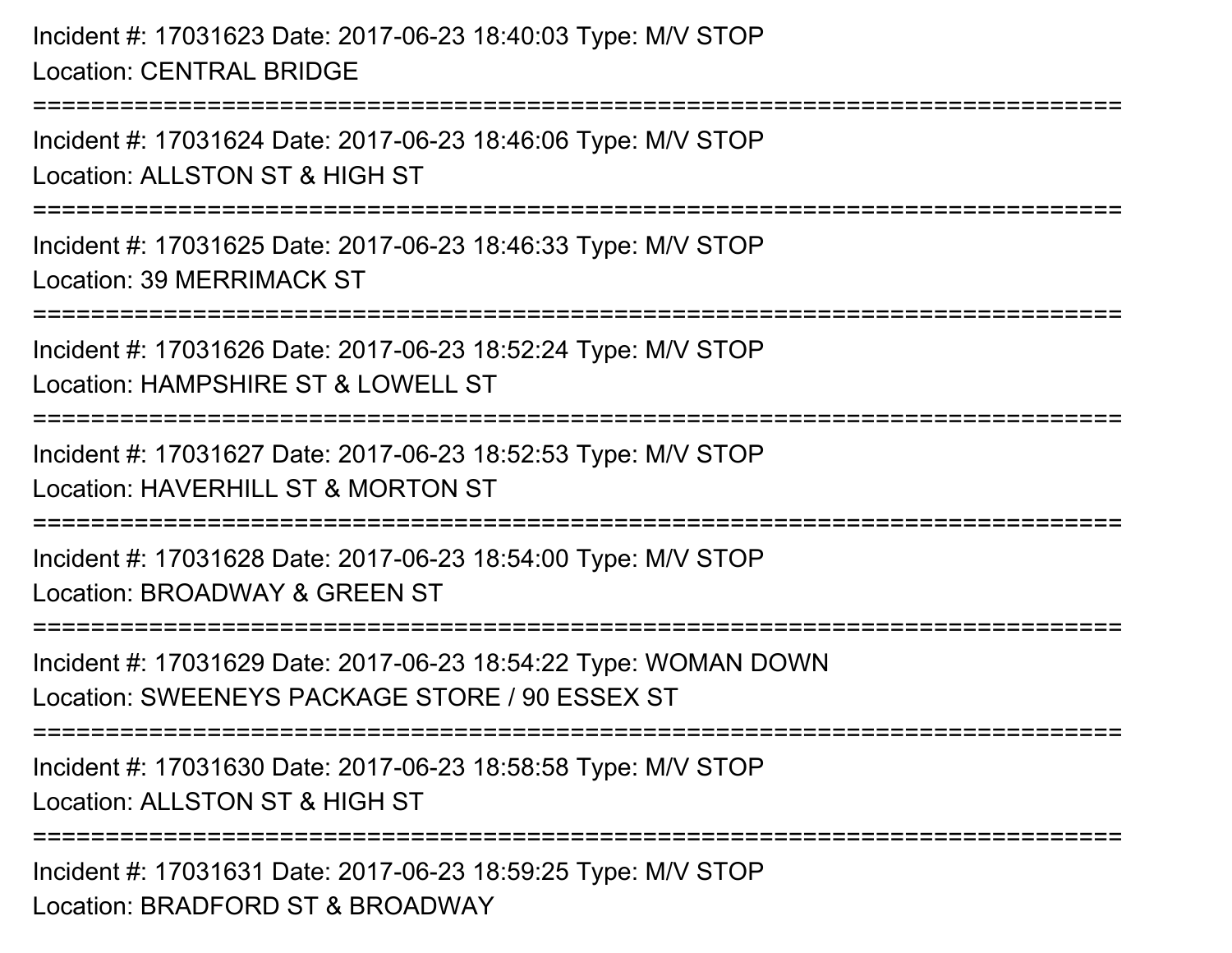Location: LAWRENCE BOYS + GIRLS CLUB / 136 WATER ST

===========================================================================Incident #: 17031633 Date: 2017-06-23 19:06:08 Type: ALARM/BURGLocation: HIDALGO AUTO ACCESORIES / 408 BROADWAY===========================================================================Incident #: 17031634 Date: 2017-06-23 19:08:33 Type: M/V STOPLocation: BROADWAY & GREEN ST===========================================================================Incident #: 17031635 Date: 2017-06-23 19:10:19 Type: M/V STOPLocation: CHICKERING ST & WINTHROP AV===========================================================================Incident #: 17031636 Date: 2017-06-23 19:11:36 Type: SEIZED PROPLocation: 151 SALEM ST===========================================================================Incident #: 17031637 Date: 2017-06-23 19:12:37 Type: ANIMAL COMPLLocation: SOUTH COMMON / null===========================================================================Incident #: 17031638 Date: 2017-06-23 19:15:26 Type: M/V STOPLocation: ALLSTON ST & HIGH ST===========================================================================Incident #: 17031639 Date: 2017-06-23 19:20:08 Type: AUTO ACC/PEDLocation: 326 LAWRENCE ST===========================================================================Incident #: 17031640 Date: 2017-06-23 19:21:34 Type: SUS PERS/MV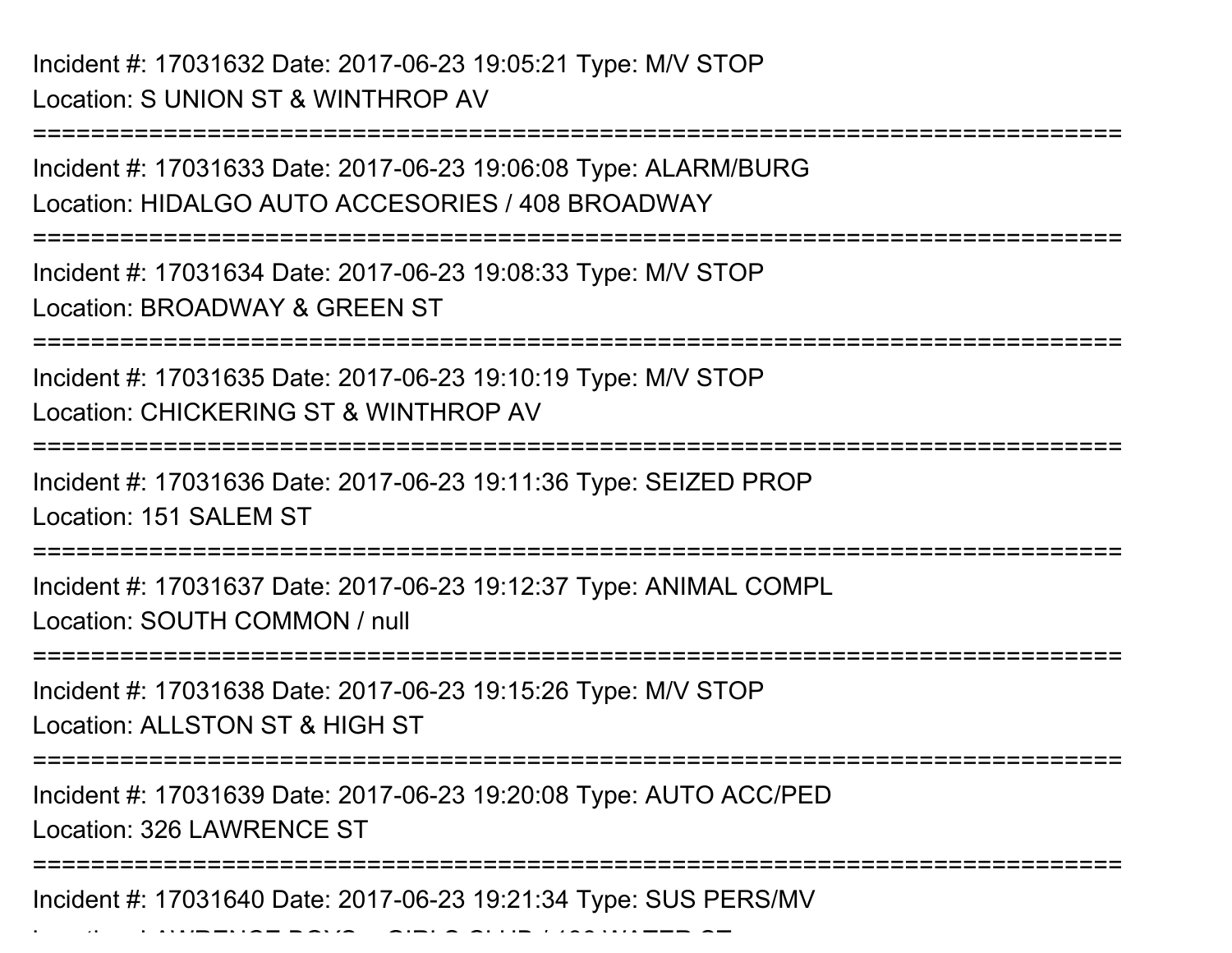===========================================================================Incident #: 17031641 Date: 2017-06-23 19:24:55 Type: M/V STOPLocation: MT VERNON ST & S BROADWAY===========================================================================Incident #: 17031642 Date: 2017-06-23 19:27:28 Type: M/V STOPLocation: 129 FRANKLIN ST ===========================================================================Incident #: 17031643 Date: 2017-06-23 19:30:54 Type: M/V STOPLocation: ALLSTON ST & HIGH ST===========================================================================Incident #: 17031644 Date: 2017-06-23 19:37:58 Type: ALARMSLocation: ESSEX BEAUTY SUP. / 449 ESSEX ST===========================================================================Incident #: 17031645 Date: 2017-06-23 19:44:07 Type: M/V STOPLocation: HIGHGATE ST & RESERVOIR ST===========================================================================Incident #: 17031647 Date: 2017-06-23 19:48:15 Type: MV/BLOCKINGLocation: ALLEY / HAVERHILL ST & TREMONT ST====================== Incident #: 17031646 Date: 2017-06-23 19:48:54 Type: SUS PERS/MVLocation: BROADWAY LIQUORS / 434 BROADWAY===========================================================================Incident #: 17031648 Date: 2017-06-23 19:52:45 Type: M/V STOPLocation: BEACON ST & MT VERNON ST===========================================================================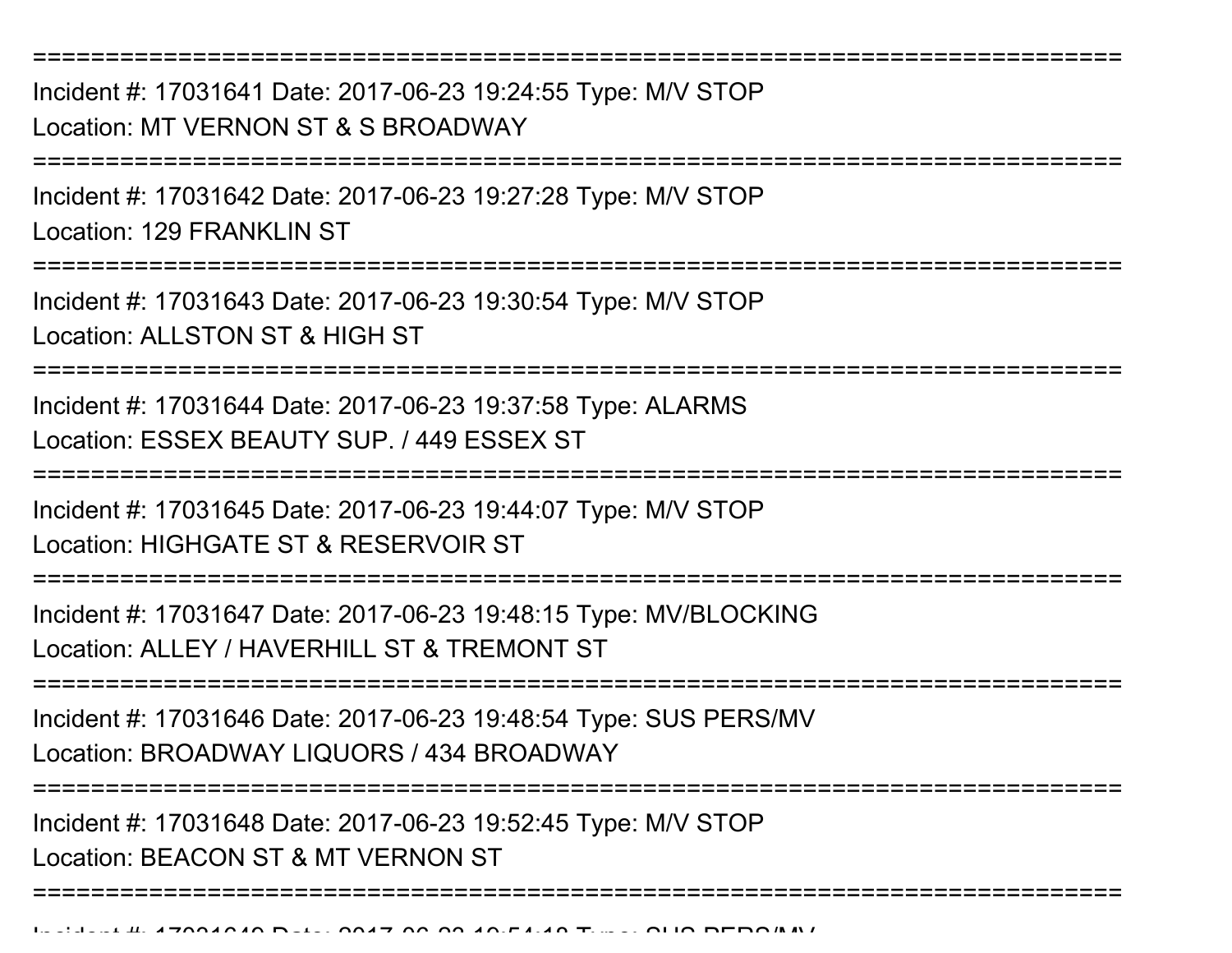===========================================================================

Incident #: 17031650 Date: 2017-06-23 20:06:11 Type: ALARM/BURGLocation: 136 BUTLER ST

**===============** 

```
Incident #: 17031651 Date: 2017-06-23 20:09:50 Type: ALARMS
Location: NEW ENGLAND CONF UNITED METHOD / 276 ESSEX ST
```

```
===========================================================================
```
Incident #: 17031652 Date: 2017-06-23 20:11:39 Type: M/V STOP

Location: ANDOVER ST & S UNION ST

```
===========================================================================
```
Incident #: 17031653 Date: 2017-06-23 20:12:53 Type: M/V STOPLocation: ANDOVER ST & BEACON ST

===========================================================================

Incident #: 17031654 Date: 2017-06-23 20:17:37 Type: M/V STOPLocation: ANDOVER ST & BEACON AV

```
===========================================================================
```
Incident #: 17031655 Date: 2017-06-23 20:20:25 Type: GENERAL SERV

Location: 252 PROSPECT ST FL 2 & 3

===========================================================================

Incident #: 17031656 Date: 2017-06-23 20:22:59 Type: NOISE ORD

Location: 10 SAXONIA AV

==================

===========================================================================

Incident #: 17031657 Date: 2017-06-23 20:26:35 Type: DRUG VIOLocation: LINDEN ST & PEARL ST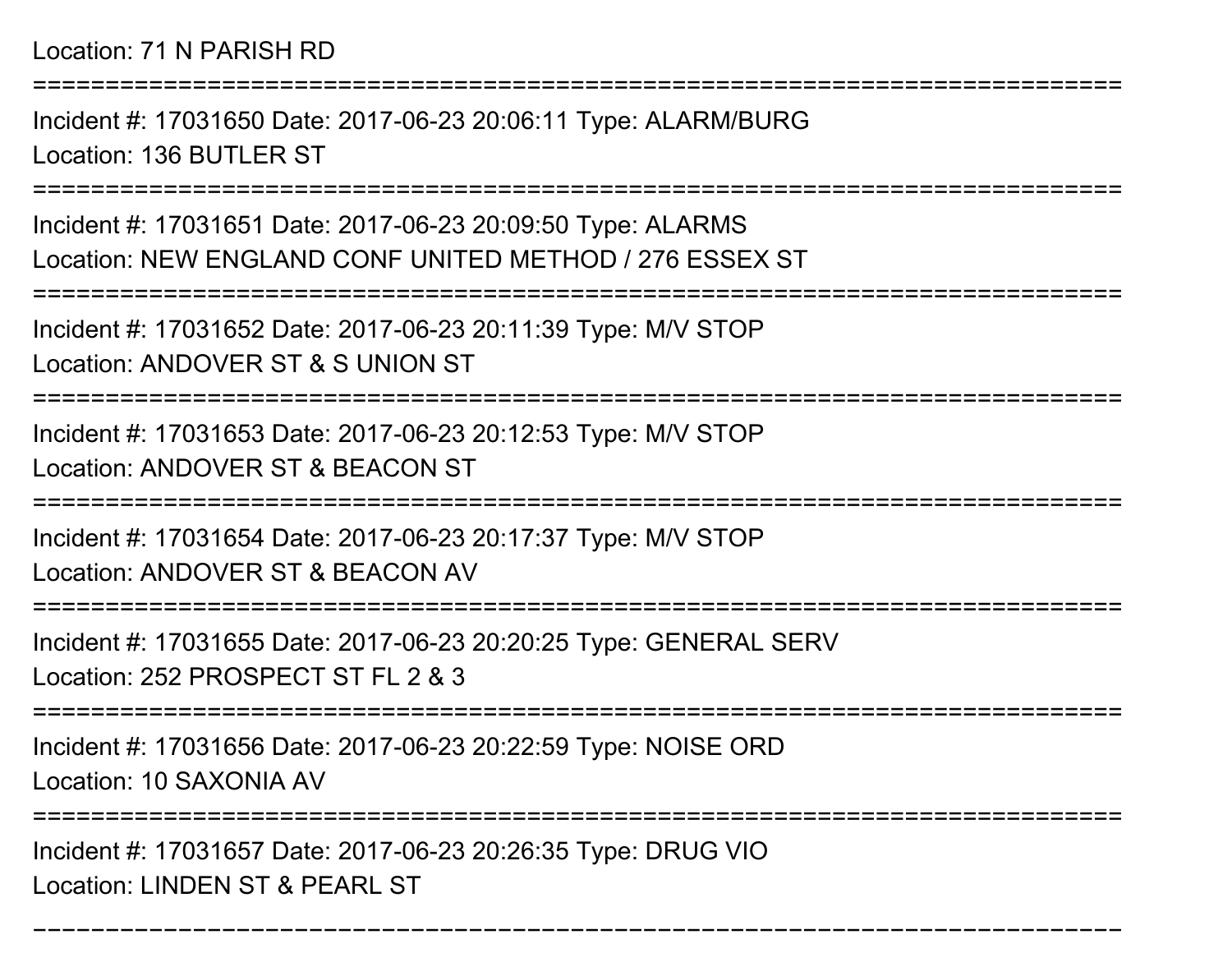Incident #: 17031658 Date: 2017-06-23 20:28:32 Type: M/V STOPLocation: AUBURN ST & CROSS ST===========================================================================Incident #: 17031659 Date: 2017-06-23 20:39:53 Type: M/V STOPLocation: ARREST / FLORAL ST & PEARL ST===========================================================================Incident #: 17031660 Date: 2017-06-23 20:42:20 Type: M/V STOPLocation: ANDOVER ST & BELKNAP ST===========================================================================Incident #: 17031661 Date: 2017-06-23 20:47:07 Type: M/V STOPLocation: ANDOVER ST & BEACON ST===========================================================================Incident #: 17031662 Date: 2017-06-23 20:47:30 Type: SUS PERS/MVLocation: 20 BELLEVUE ST===========================================================================Incident #: 17031663 Date: 2017-06-23 20:47:49 Type: NOISE ORDLocation: 35 EXCHANGE ST===========================================================================Incident #: 17031664 Date: 2017-06-23 20:51:39 Type: M/V STOPLocation: ANDOVER ST & WINTHROP AV===========================================================================Incident #: 17031665 Date: 2017-06-23 20:52:45 Type: M/V STOPLocation: ANDOVER ST & TEWKSBURY ST===========================================================================Incident #: 17031666 Date: 2017-06-23 20:55:22 Type: MEDIC SUPPORTLocation: 100 FOSTER ST #2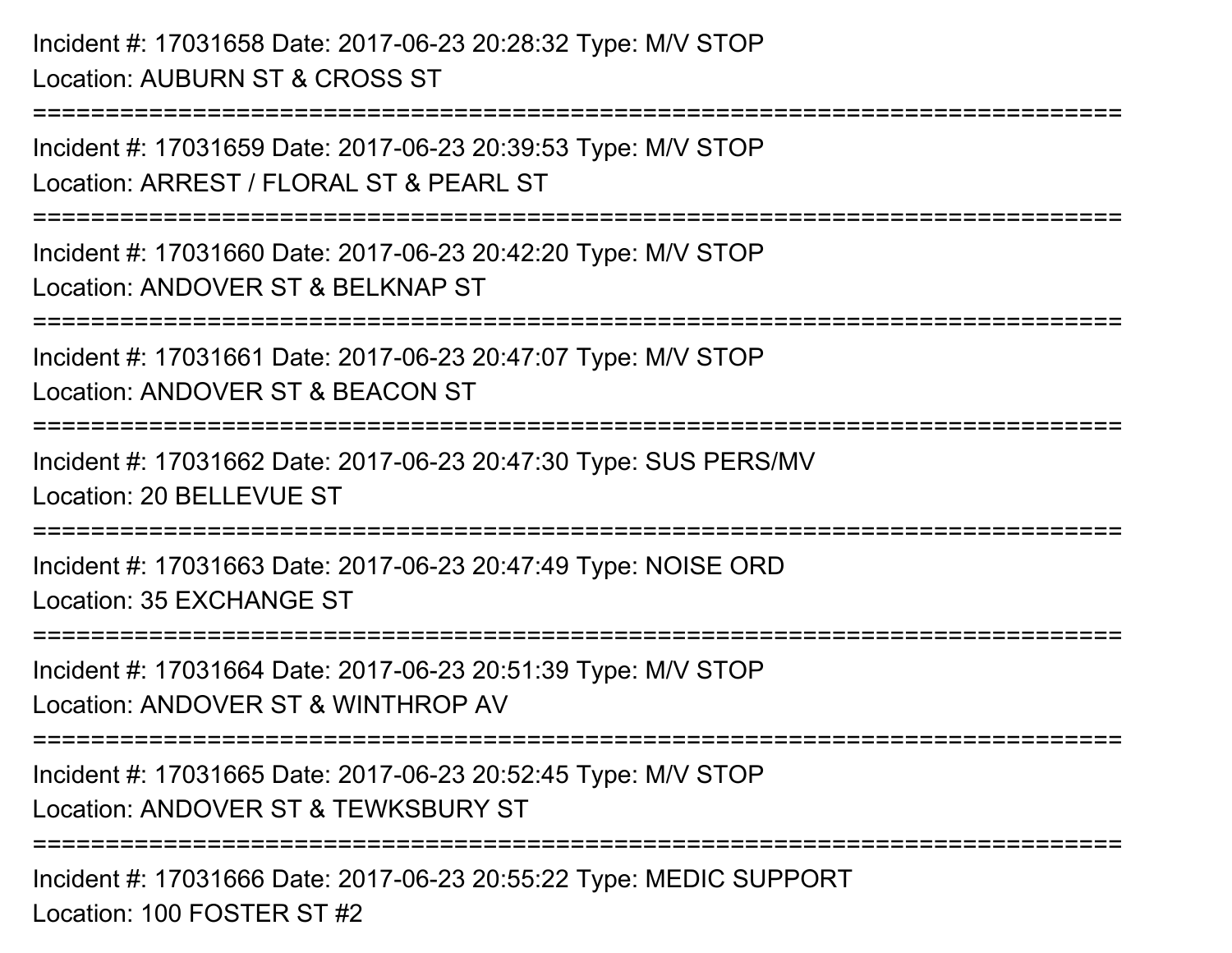Incident #: 17031667 Date: 2017-06-23 20:57:37 Type: SUS PERS/MVLocation: 16 MAPLE ST

===========================================================================

===========================================================================

Incident #: 17031668 Date: 2017-06-23 21:05:18 Type: NOISE ORDLocation: 40 CHESTNUT ST

===========================================================================

Incident #: 17031669 Date: 2017-06-23 21:08:48 Type: LARCENY/PASTLocation: 344 LAWRENCE ST

===========================================================================

Incident #: 17031670 Date: 2017-06-23 21:11:07 Type: M/V STOPLocation: BOXFORD ST & WINTHROP AV

===========================================================================

Incident #: 17031671 Date: 2017-06-23 21:16:07 Type: M/V STOP

Location: AMESBURY ST & METHUEN ST

===========================================================================

Incident #: 17031672 Date: 2017-06-23 21:17:48 Type: CK WELL BEINGLocation: 219 E HAVERHILL ST FL 3

===========================================================================

Incident #: 17031673 Date: 2017-06-23 21:25:10 Type: LOUD NOISELocation: CENTRE ST & HAMPSHIRE ST

**=====================** 

Incident #: 17031674 Date: 2017-06-23 21:33:31 Type: FIRE WORKSLocation: 490 HAMPSHIRE ST

===========================================================================

Incident #: 17031675 Date: 2017-06-23 21:39:06 Type: AUTO ACC/UNK PI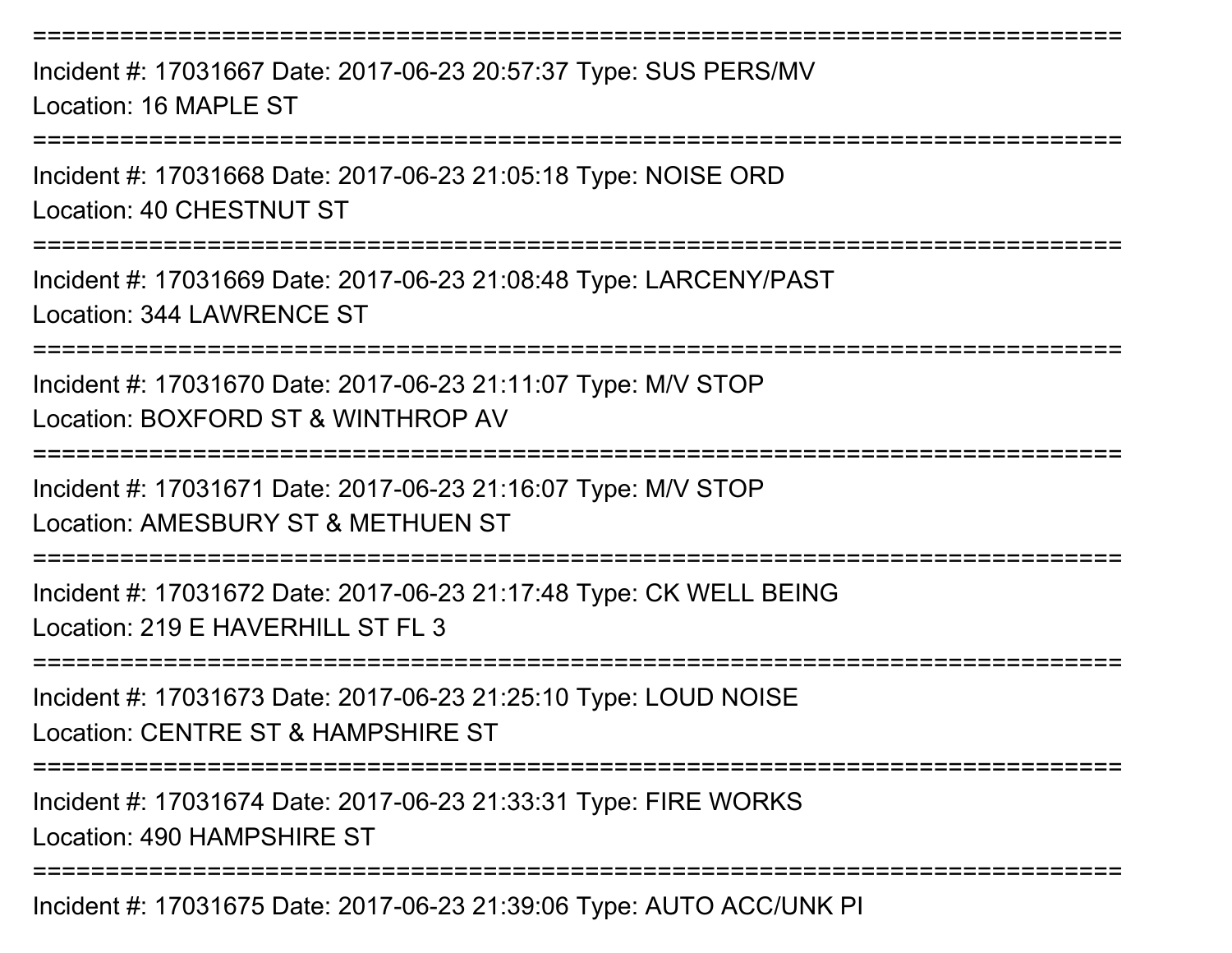Incident #: 17031676 Date: 2017-06-23 21:39:46 Type: SUS PERS/MVLocation: COMMON ST & FRANKLIN ST

===========================================================================

===========================================================================

Incident #: 17031677 Date: 2017-06-23 21:40:41 Type: NOISE ORDLocation: BODWELL ST & WARREN ST

===========================================================================

Incident #: 17031678 Date: 2017-06-23 21:43:09 Type: NOISE ORDLocation: 9 EASTON ST

===========================================================================

Incident #: 17031679 Date: 2017-06-23 21:55:31 Type: NOISE ORDLocation: 425 MARKET ST

===========================================================================

Incident #: 17031680 Date: 2017-06-23 21:59:31 Type: ASSSIT AMBULANCLocation: 36 SMITH ST

===========================================================================

Incident #: 17031681 Date: 2017-06-23 22:00:16 Type: STOLEN PROPLocation: 242 BAILEY ST

===========================================================================

Incident #: 17031682 Date: 2017-06-23 22:04:58 Type: M/V STOP

Location: MERRIMACK ST & PARKER ST

Incident #: 17031683 Date: 2017

===========================================================================

Incident #: 17031684 Date: 2017-06-23 22:10:23 Type: SHOTS FIREDLocation: 6 SYLVESTER ST

===========================================================================

<sup>06</sup> 23 22:10:35 Type: NOISE ORD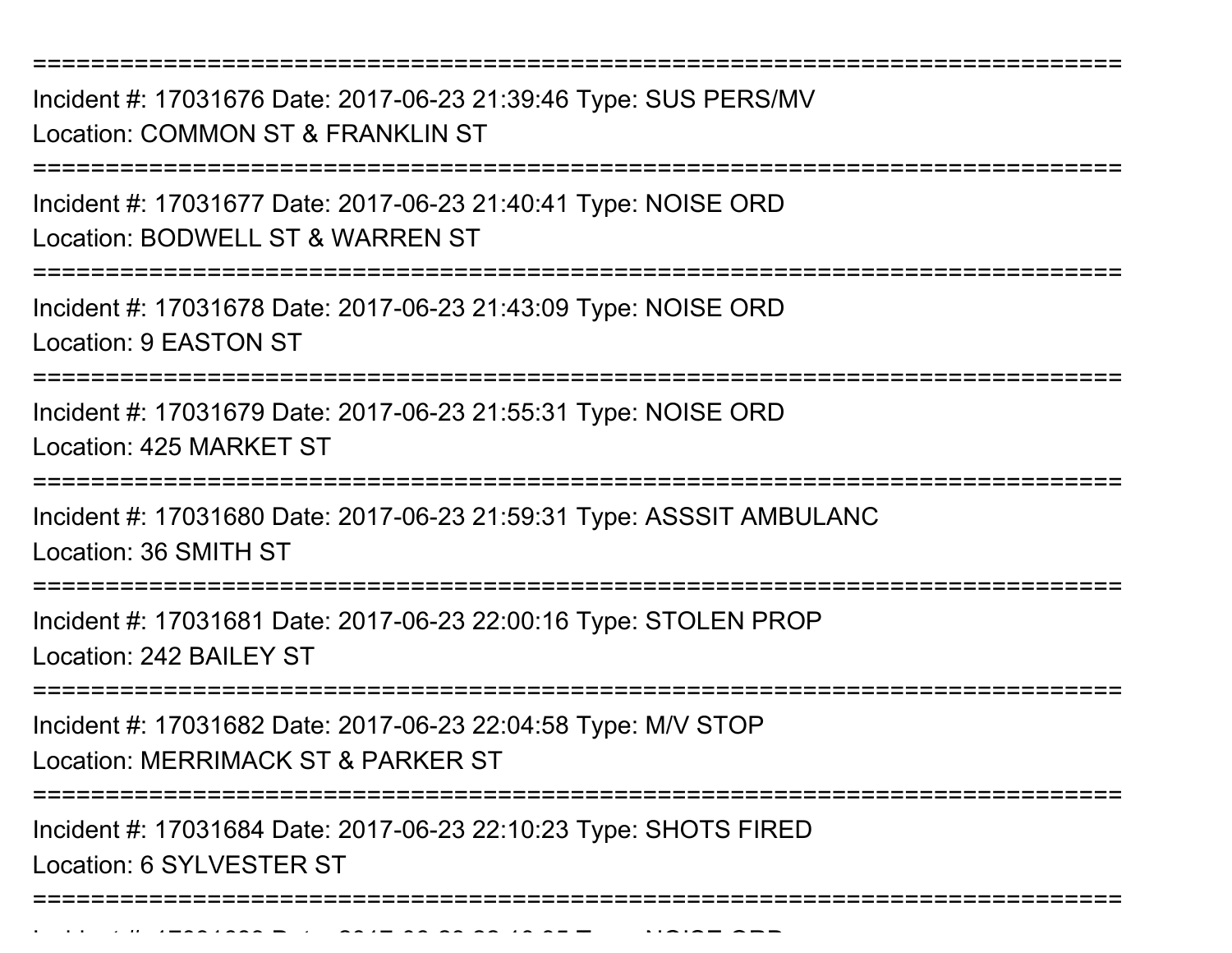### Location: 20B DANA ST

===========================================================================Incident #: 17031685 Date: 2017-06-23 22:10:59 Type: NOISE ORDLocation: 58 YALE ST===========================================================================Incident #: 17031686 Date: 2017-06-23 22:16:33 Type: ALARMSLocation: GARCIA RESD. / 411 RIVERSIDE DR===========================================================================Incident #: 17031687 Date: 2017-06-23 22:20:52 Type: NOISE ORDLocation: 83 ALLSTON ST===========================================================================Incident #: 17031688 Date: 2017-06-23 22:22:59 Type: NOISE ORDLocation: HAFFNER'S GAS STATION / 69 PARKER ST===========================================================================Incident #: 17031689 Date: 2017-06-23 22:23:29 Type: DK (DRUNK)Location: DUNKIN DONUTS / 99 WINTHROP AV===========================================================================Incident #: 17031690 Date: 2017-06-23 22:28:58 Type: NOISE ORDLocation: 56-58 YALE ST===========================================================================Incident #: 17031691 Date: 2017-06-23 22:29:53 Type: DK (DRUNK)Location: WENDY'S / 99 WINTHROP AV===========================================================================

Incident #: 17031692 Date: 2017-06-23 22:35:05 Type: MEDIC SUPPORTLocation: 12 METHUEN ST FL 2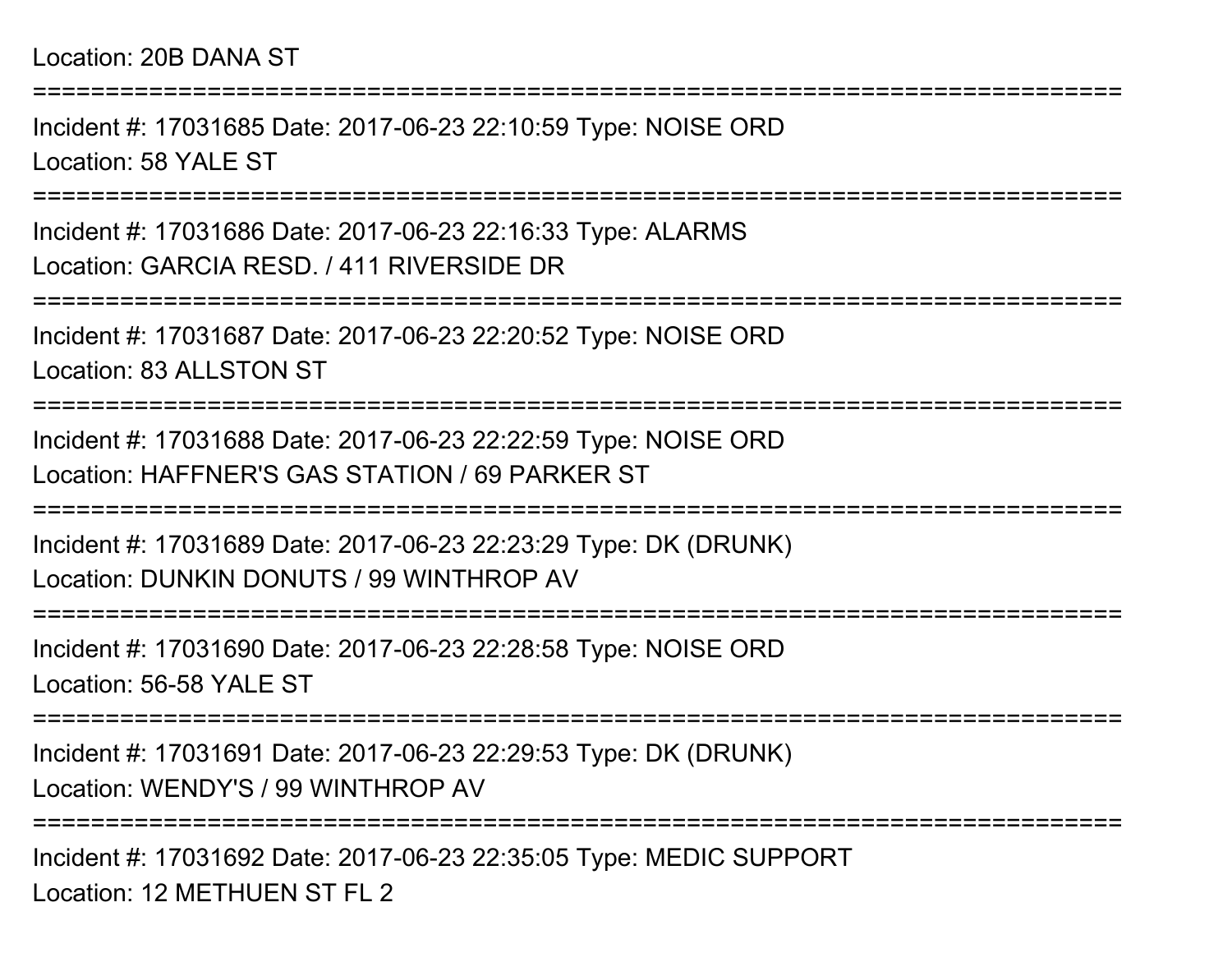Incident #: 17031693 Date: 2017-06-23 22:40:10 Type: NOISE ORDLocation: 25 SHERIDAN ST

===========================================================================

Incident #: 17031694 Date: 2017-06-23 22:42:42 Type: M/V STOPLocation: MARKET ST & PARKER ST===========================================================================Incident #: 17031695 Date: 2017-06-23 22:50:44 Type: M/V STOPLocation: CANAL ST & FRANKLIN ST===========================================================================Incident #: 17031696 Date: 2017-06-23 22:52:15 Type: NOISE ORDLocation: 59 EVERETT ST===========================================================================Incident #: 17031697 Date: 2017-06-23 22:56:29 Type: LARCENY/PASTLocation: 383 HAVERHILL ST===========================================================================Incident #: 17031698 Date: 2017-06-23 23:10:54 Type: VIO CITY ORDLocation: 222 ESSEX ST===========================================================================Incident #: 17031699 Date: 2017-06-23 23:16:20 Type: M/V STOPLocation: HAMPSHIRE ST & HAVERHILL ST===========================================================================Incident #: 17031700 Date: 2017-06-23 23:18:30 Type: COURT DOC SERVELocation: 90 SUMMER ST #2R ===========================================================================Incident #: 17031701 Date: 2017-06-23 23:18:34 Type: THREATS

Location: CVS PHARMACY / 266 BROADWAY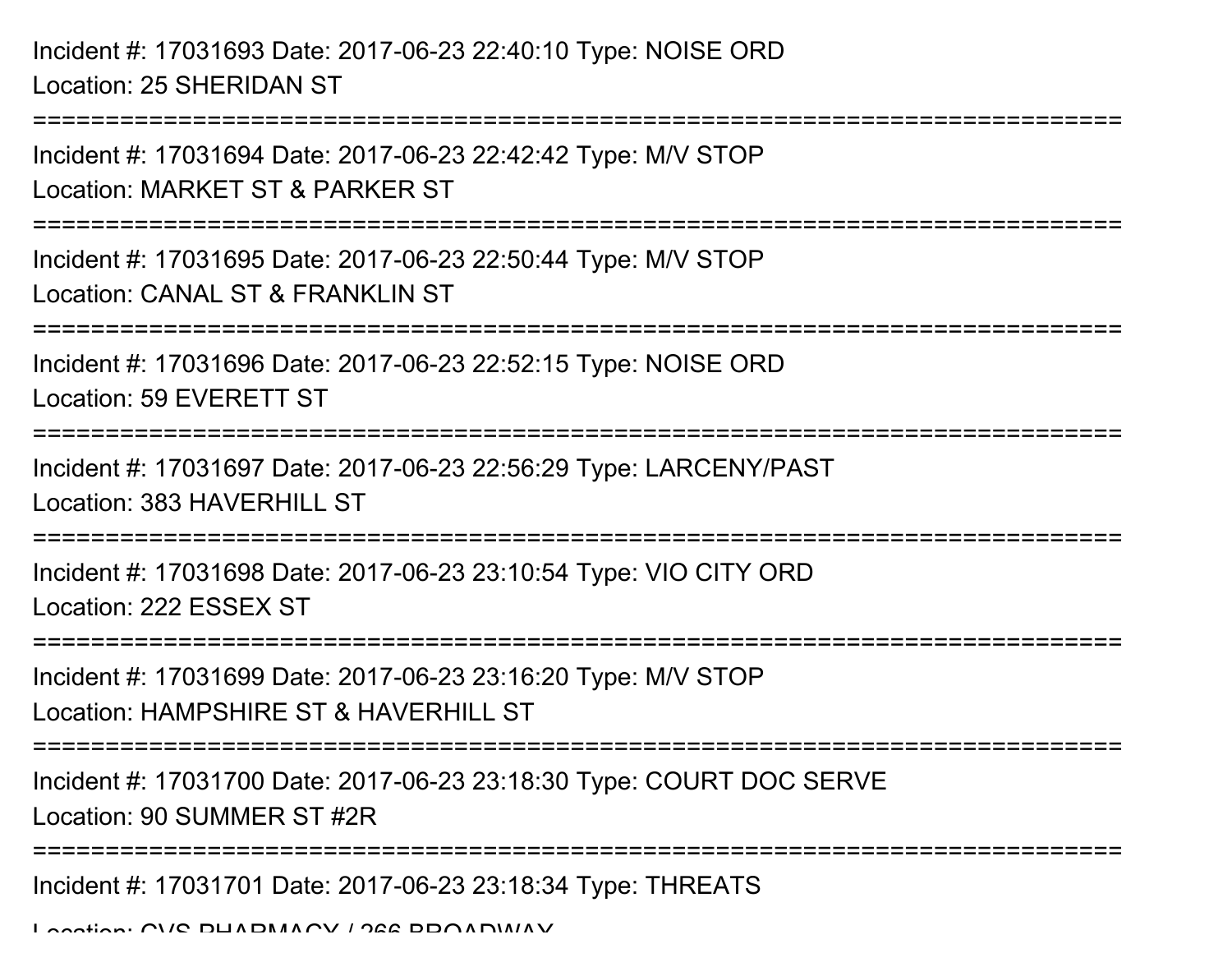===========================================================================Incident #: 17031702 Date: 2017-06-23 23:23:33 Type: M/V STOPLocation: DURHAM ST & S BROADWAY===========================================================================Incident #: 17031703 Date: 2017-06-23 23:29:55 Type: NOISE ORDLocation: 21 ALDER ST===========================================================================Incident #: 17031704 Date: 2017-06-23 23:31:16 Type: DRINKING PUBLLocation: 21 E HAVERHILL ST===========================================================================Incident #: 17031706 Date: 2017-06-23 23:31:43 Type: NOISE ORDLocation: 91 BELKNAP ST===========================================================================Incident #: 17031705 Date: 2017-06-23 23:32:40 Type: NOISE ORDLocation: 320 JACKSON ST FL 2===========================================================================Incident #: 17031707 Date: 2017-06-23 23:40:43 Type: M/V STOPLocation: FRANKLIN ST & TREMONT ST ===========================================================================Incident #: 17031708 Date: 2017-06-23 23:41:13 Type: SUS PERS/MVLocation: MARKET ST & SHAWSHEEN RD===========================================================================Incident #: 17031709 Date: 2017-06-23 23:49:16 Type: NOISE ORDLocation: 9 BOXFORD ST===========================================================================

Incident #: 17031710 Date: 2017-06-23 23:50:14 Type: SUS PERS/MV